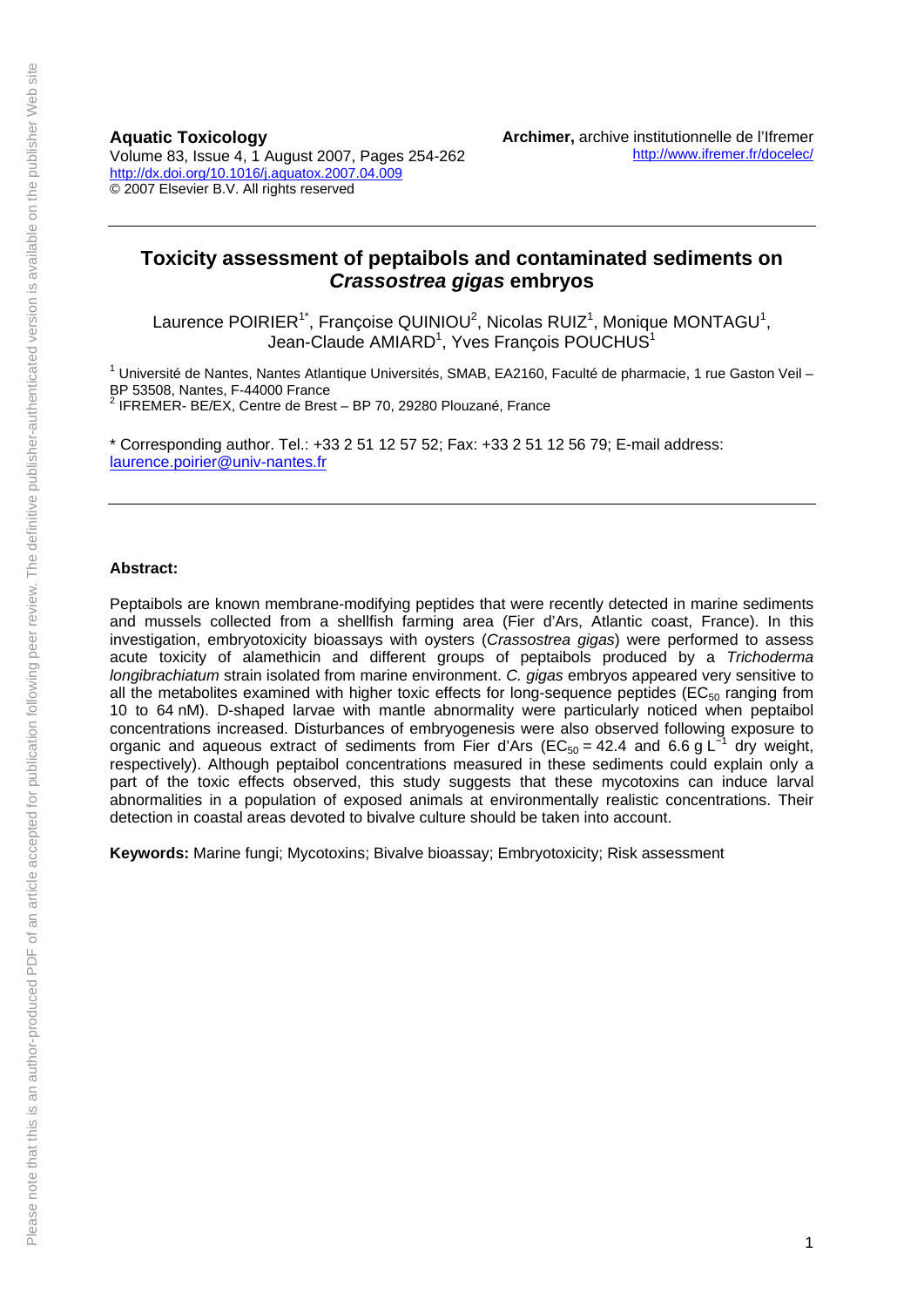# 39 **Introduction**

40

41 The peptaibols are small linear peptides produced by widely distributed filamentous 42 fungi including terrestrial and marine species (Degenkolb et al., 2003). They constitute the 43 main subgroup (approximately 86%) of the constantly growing family of peptaibiotics 44 including more than 450 reported compounds (Whitmore and Wallace, 2004b). Most of the 45 peptaibiotics ( $\approx 80\%$ ) have been isolated from fungal strains belonging to the genus 46 *Trichoderma* or its teleomorph *Hypocrea*. They range between 500 and 2200 Da and show a 47 high content of  $\alpha$  aminoisobutyric acid which represents the main common characteristic of 48 these diversified molecules (Chugh and Wallace, 2001). Peptaibols possess an acylated N-49 terminus and a C-terminal residue that consists of a free 2-amino alcohol (Degenkolb et al., 50 2003; Degenkolb et al., 2006).

51

52 Peptaibols and other peptaibiotics present unique physico-chemical and biological 53 activities depending on particular structural properties. Their helical structures allow them to 54 interact with natural and artificial bilayers to form pores or voltage-dependent ion channels 55 increasing membrane permeability (Rebuffat et al., 1999; Peltola et al., 2004; Whitmore and 56 Wallace, 2004a). Related to this particular ability, a variety of biological activities such as 57 antibacterial, antifungal, and occasionally antiviral, insecticidal and antiparasitic activities 58 have been described. Bioactivity of peptaibiotics includes also uncoupling of oxidative 59 phosphorylation in mitochondria, stimulation of catecholamine secretion from adrenal cells, 60 activation of membrane-bound enzymes such as adenylate and guanylate cyclases, 61 cytotoxicity, neurotoxicity and neuroleptic effects (for reviews, see Szekeres et al., 2005 and 62 Krause et al., 2006). The increasing exploitation of peptaibol-producing strains as biological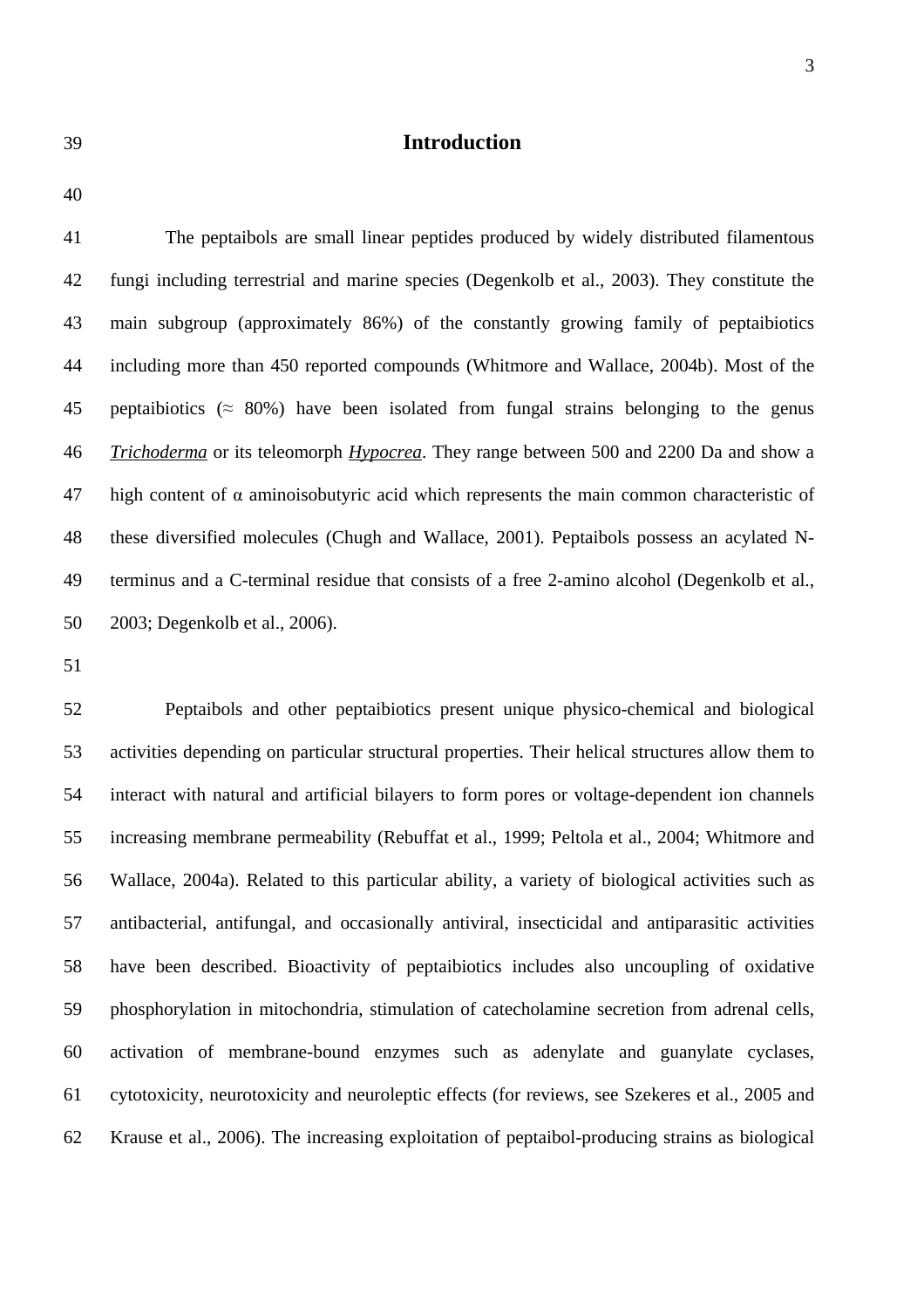63 control agents against phytopathogens illustrates the great interest of these peptides 64 (Degenkolb et al., 2006; Xiao-Yan et al., 2006).

65

66 In a marine area devoted to bivalve culture (Fier d'Ars, Atlantic coast, France), the 67 presence of peptaibols and peptaibols-producing *Trichoderma* sp. strains has recently been 68 detected in sediments which showed a high toxicity for mussel larvae (*Mytilus edulis*) in the 69 absence of significant contaminations (metals, PCBs, HAPs, pesticides, antibiotics) or 70 eutrophication (Amiard-Triquet et al., 2003; Poirier et al., 2007b). The ability of *Trichoderma* 71 sp. to grow in hypersaline environment and to produce such metabolites has been already 72 demonstrated in laboratory marine-like culture conditions (Landreau et al., 2002; Mohamed-73 Benkada et al., 2006). Identification of peptaibols in marine natural samples can be 74 considered as a proof of the development of these saprophytic fungi in marine sediments. 75 Presence of these peptides was also reported in marine bivalves (Poirier et al., 2007b) and 76 they were shown to be accumulated by filter-feeder molluscs in experimental contamination 77 inducing physiological stress (Sallenave-Namont et al., 1999). The existence of such 78 compounds in shellfish farming areas could represent a risk for shellfish populations and 79 poisoning risks through the consumption of contaminated shellfish.

80

81 The present study was designed to establish a causal relationship between peptaibol 82 concentrations measured in sediments and potential toxic effects for bivalve organisms. 83 Different bioassays using various marine organisms have been proposed to assess the toxicity 84 of pollutants and the biological quality of waters and sediments in coastal areas. The 85 embryotoxicity test with the oyster *Crassostrea gigas* is recognized as one of the most 86 sensitive of all classically used (His et al., 1999). Eggs, embryos and larvae are less tolerant to 87 toxic compounds than adults and therefore represent the critical life stages for toxicological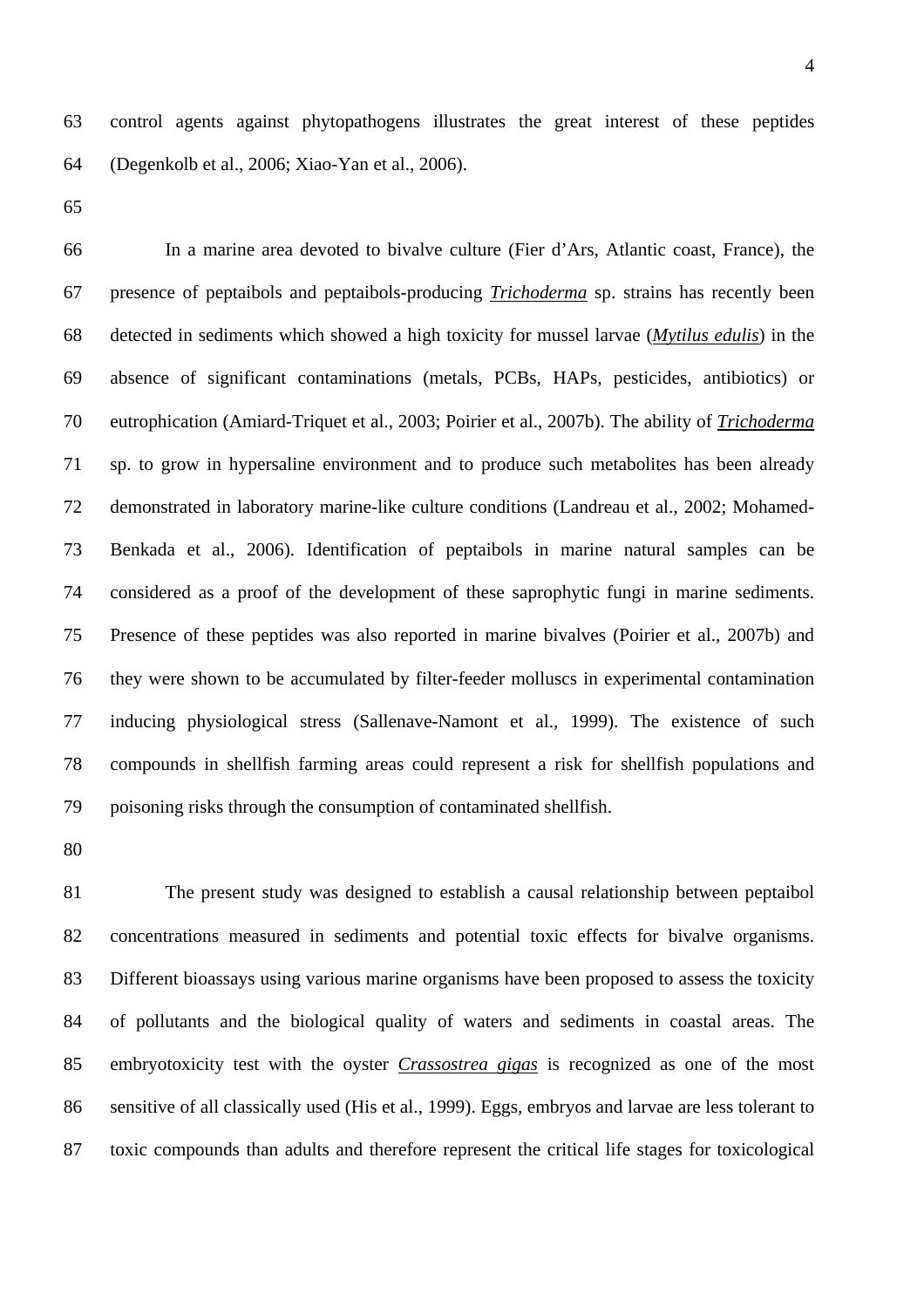88 studies (Connor, 1972; Martin et al., 1981). Acute toxicity bioassays using embryo-larval 89 development of *C. gigas* were performed on alamethicin and different groups of peptaibols 90 produced by a strain of *Trichoderma longibrachiatum* isolated from marine environment. To 91 know the potential effects caused by environmental levels, the embryotoxicity of purified 92 extract of Fier d'Ars sediment and its elutriate was also studied.

- 93
- 94
- 

# 95 **Materials and methods**

- 96 **1. Bioassay procedure**
- 97

98 The bioassay followed the method reported by His et al. (1997) and Quiniou et al. 99 (2005). Mature adults of *C. gigas* were induced to spawn by thermal stimulation (alternating 100 immersion in seawater of 15°C and 28°C for 30 min each time). Spawing males and females 101 were individually isolated in beakers with 0.2 µm natural filtered seawater. The oocytes and 102 sperm of different oysters were observed under an inverted microscope, and the best 103 reproductive pair (regular oocytes and very mobile spermatozoa) was selected for the 104 experiment. Oocytes and sperm solutions were respectively sieved trough a 100 µm and a 32 105 µm mesh to remove debris. The oocytes were fertilized using a few milliliters of the sperm-106 dense solution. Fifteen minutes after fertilization, the embryos were counted and placed in 30 107 mL transparent polypropylene vessels filled with the different media to be tested (1000 eggs; 108 three replicates per treatment). The embryos were incubated at 24 °C for 22 h until D-larvae 109 stages were obtained. Cupric sulphate  $(CuSO<sub>4</sub>, 5 H<sub>2</sub>O)$  was used as a reference toxicant and 110 concentrations of 0 (controls), 20, 40, 60 and 80  $\mu$ g L<sup>-1</sup> were tested on *C. gigas* embryos.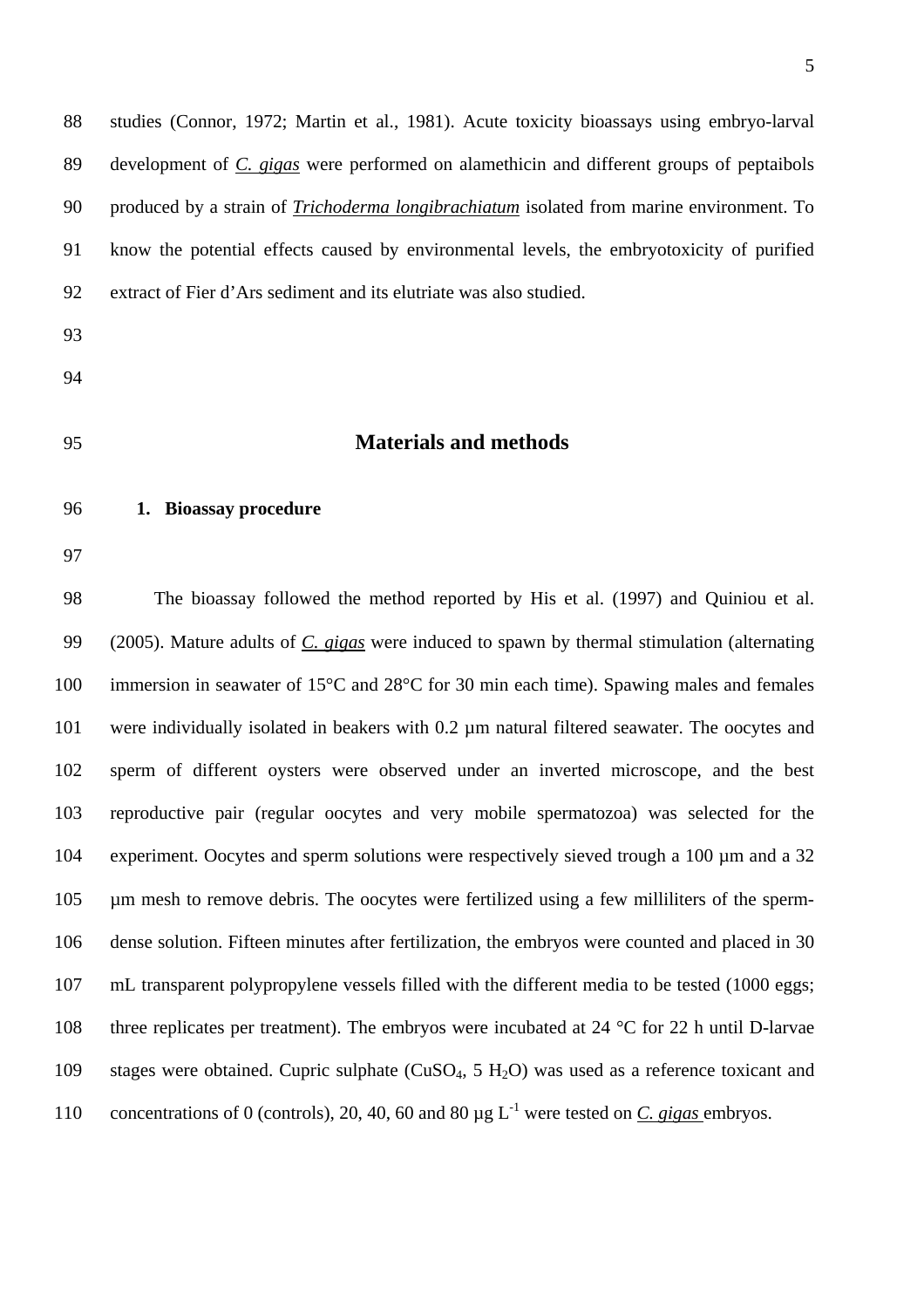111 After incubation, 0.5 mL of 8% buffered formalin was added to each vessel, and 112 abnormalities were determined by direct observation of 100 individuals (chosen at random 113 from the 1000 in each vessel). According to His et al. (1997), the categories of abnormal 114 larvae included: segmented eggs, normal or malformed embryos that had not reached the D-115 larval stage; and D-larvae with shell abnormalities (convex hinge, indented shell margins, 116 incomplete shell) or protruded mantle.

117

- 118 **2. Peptaibol treatments**
- 119 **2.1. General**

120 Embryotoxicity tests were conducted with different group of peptaibols, alamethicin and 121 microheterogeneous mixtures of peptaibols isolated from a marine strain of *T.*  122 *longibrachiatum*. In all cases, peptaibols were added to incubation media just before addition 123 of the embryos ( $\approx 1$  min). Peptaibol ethanolic solution (20  $\mu$ L) was added in 30 mL filtered 124 seawater. Concentrations of ethanolic solutions were prepared in order to test the final following concentrations: 0 (ethanol for control), 1, 10, 50, 100, and 500  $\mu$ g L<sup>-1</sup>. For each 126 nominal concentration tested, 0.5 mL of incubation medium was sampled at the beginning  $(t =$ 127 0) and the end  $(t = 22h)$  of the experiment to determine peptaibol concentrations by high 128 performance liquid chromatography (HPLC) / mass spectrometry (MS) according to the 129 method described by Poirier et al. (2007a). Aqueous aliquot was washed with 130 dichloromethane/methanol mixture with the following proportion: 131 dichloromethane/methanol/aqueous aliquot 2:2:1 (v/v). The aqueous phase containing salts 132 was washed two other times with dichloromethane. The totality of organic phases were then 133 combined and evaporated to dryness before HPLC/MS analysis.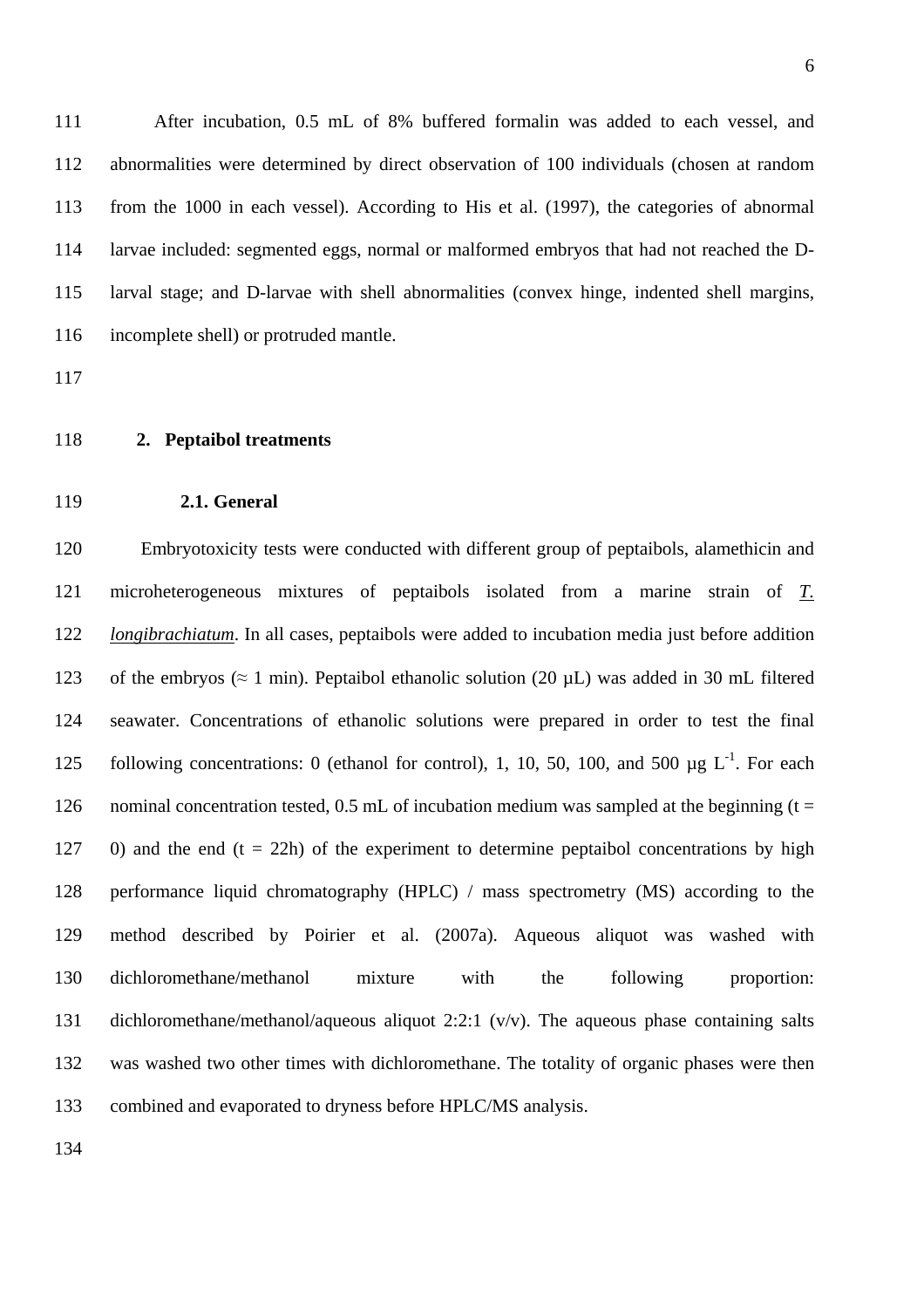#### 135 **2.2. Alamethicin**

136 Alamethicins are 20-residue peptaibols isolated from a strain of *Trichoderma viride*  137 (Sigma Aldrich, Ref. A4665). The mixture used consisted of analogues F50/5, F50/6a, F50/7 138 and F50/8b (Kirschbaum et al., 2003; Poirier et al., 2007a).

- 139
- 

# 140 **2.3. Peptaibol isolated from a** *T. longibrachiatum* **marine-related strain**

## 141 *Fungal strain and cultures*

142 The strain used for peptaibol production was a *Trichoderma longibrachiatum* Rifai isolated 143 from mussels (*Mytilus edulis*) collected in a marine area devoted to bivalve culture from the 144 estuary of the Loire river (Tharon, France – 47° 10' N  $2^{\circ}$  10' W). The original isolate was 145 deposited in the SMAB Marine Fungal collection of University of Nantes as MMS 151 146 reference. The identification of this strain was based on molecular methods and reported by 147 Mohamed-Benkada et al. (2006). Fungal cultures were performed on Dextrose Casein Agar 148 medium prepared with seawater (dextrose 40 g L<sup>-1</sup>; enzymatic digest of casein 10 g L<sup>-1</sup>; agar 149 15 g L<sup>-1</sup>) in 20 cm Petri dishes (125 mL of medium/dish). Cultures were incubated for 10 days 150 at 27°C.

151

## 152 *Extraction and purification of peptaibols*

153 Fungal biomass (mycelium and conidia) was scraped from the agar surface and steeped three 154 times in dichloromethane/methanol mixture (1:2, 2:1 then 1:1, v/v) for 2 h at room 155 temperature. The combined organic phases were filtered under vacuum (0.45 µm PTFE 156 membrane filters, Sartorius, Göttingen, Germany), washed with water and evaporated to 157 dryness. Chromatography on an open silica gel column (30 x 300 mm, 60 Å 35-75 µm, SDS, 158 Peypin, France) was performed on the crude extract obtained with dichloromethane, acetone 159 and methanol as eluants. Two groups of peptaibols (A and B) were eluted in the acetonic and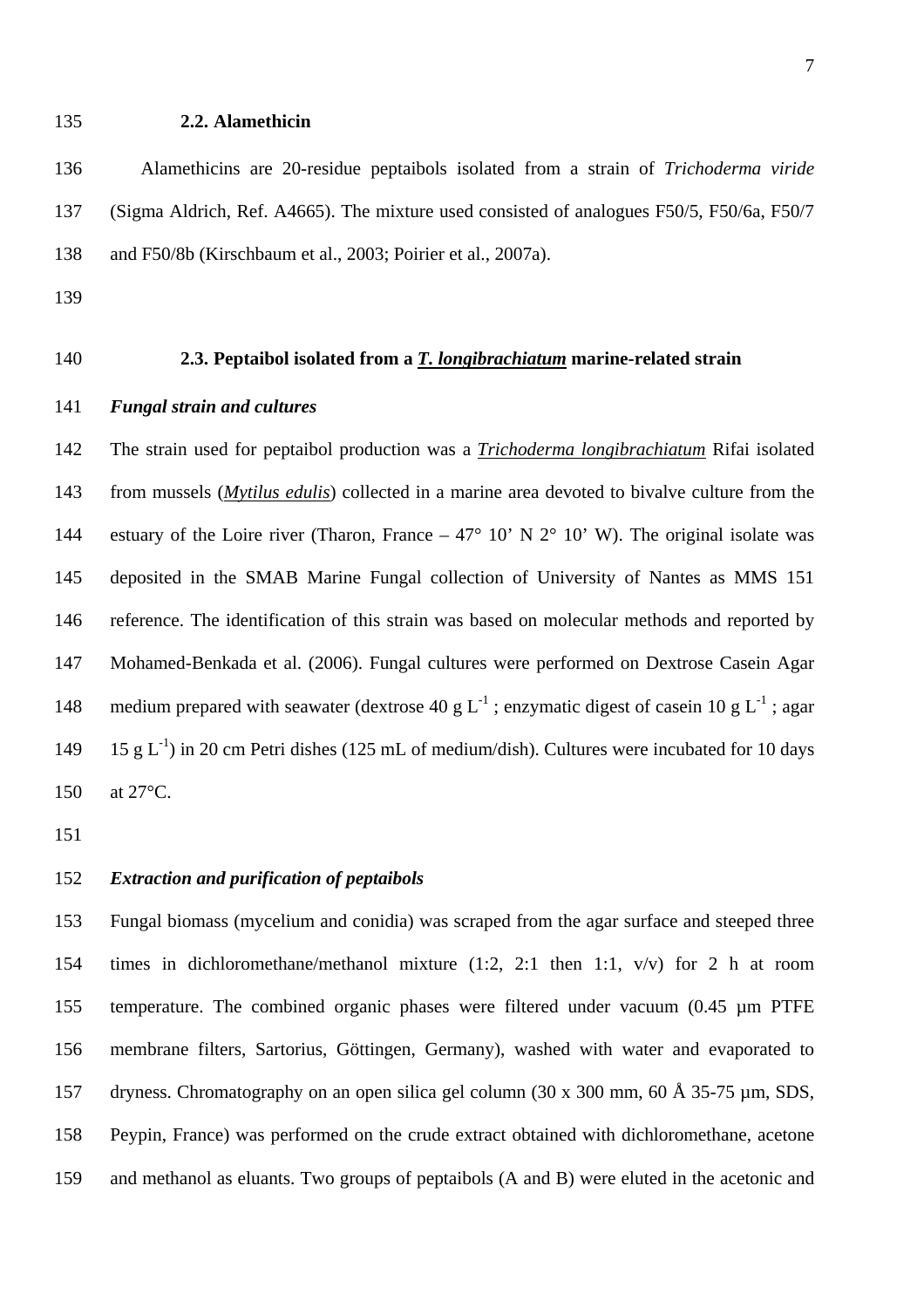160 methanolic phases, respectively. A second chromatographic separation on a silica gel column 161 (20 mm x 300 mm) was then performed on each group. Elution was realized with various 162 dichloromethane/methanol mixtures (90:10, 88:12, 85:15, 80:20, v/v). As final step, a 163 preparative HPLC-UV on a modular apparatus including a ConstaMetric III pump (LDC S.A., 164 Paris, France), a SpectroMonitor<sup>®</sup> D (LDC) and a 4.6 x 250 mm Inertsil ODS-3 column 165 (Interchim, Montluçon, France) was carried out only on group B fractions to achieve their 166 purification. The mobile phase consisted of a methanol/ $H_2$ 0 (85:15, v/v) mixture delivered at 167 a constant flow rate of 5 mL/min. Detection was performed at 230 nm.

168

## 169 *Mass spectrometry analysis*

170 The purified fractions of both groups were analyzed on a modular HPLC system consisting of 171 a Spectraphysics Spectra System P2000 pump, an AS 100XR autosampler (Thermo 172 Separation Products, San Jose, CA, USA) equipped with a Kromasil C-18 5-µm reverse-phase 173 2.0  $\times$  250 mm column (Interchim) heated to 40 $^{\circ}$ C and coupled to a Finnigan Matt LCO ion-174 trap mass spectrometer with an electrospray interface (Thermo Separation Products). The 175 mobile phase consisted of a methanol/ $H<sub>2</sub>0$  (85:15, v/v) mixture delivered at a constant flow 176 rate of 0.2 mL/min. Sample injection volume was 5 µL. All mass analyses were performed in 177 the positive mode. The mass spectrometer parameters were previously adjusted to ensure 178 optimal detection of peptaibols (Poirier et al., 2007a). The spray voltage was set to 4.50 kV, 179 the capillary temperature to 266°C and the capillary voltage to 42 V. The nitrogen flow rates 180 were respectively 89 and 37 (arbitrary units) for sheath and auxiliary gas. Parameters of ion 181 optic transmission were adjusted to 55 V for Tube Lens Offset, -3.50 V for Multipole 1 182 Offset, -6 V for Multipole 2 Offset and 400 V for Multipole RF Amplifier (peak to peak). 183 MS<sup>n</sup> analyses were carried out with a collision energy of 32% and an isolation width of 1 u.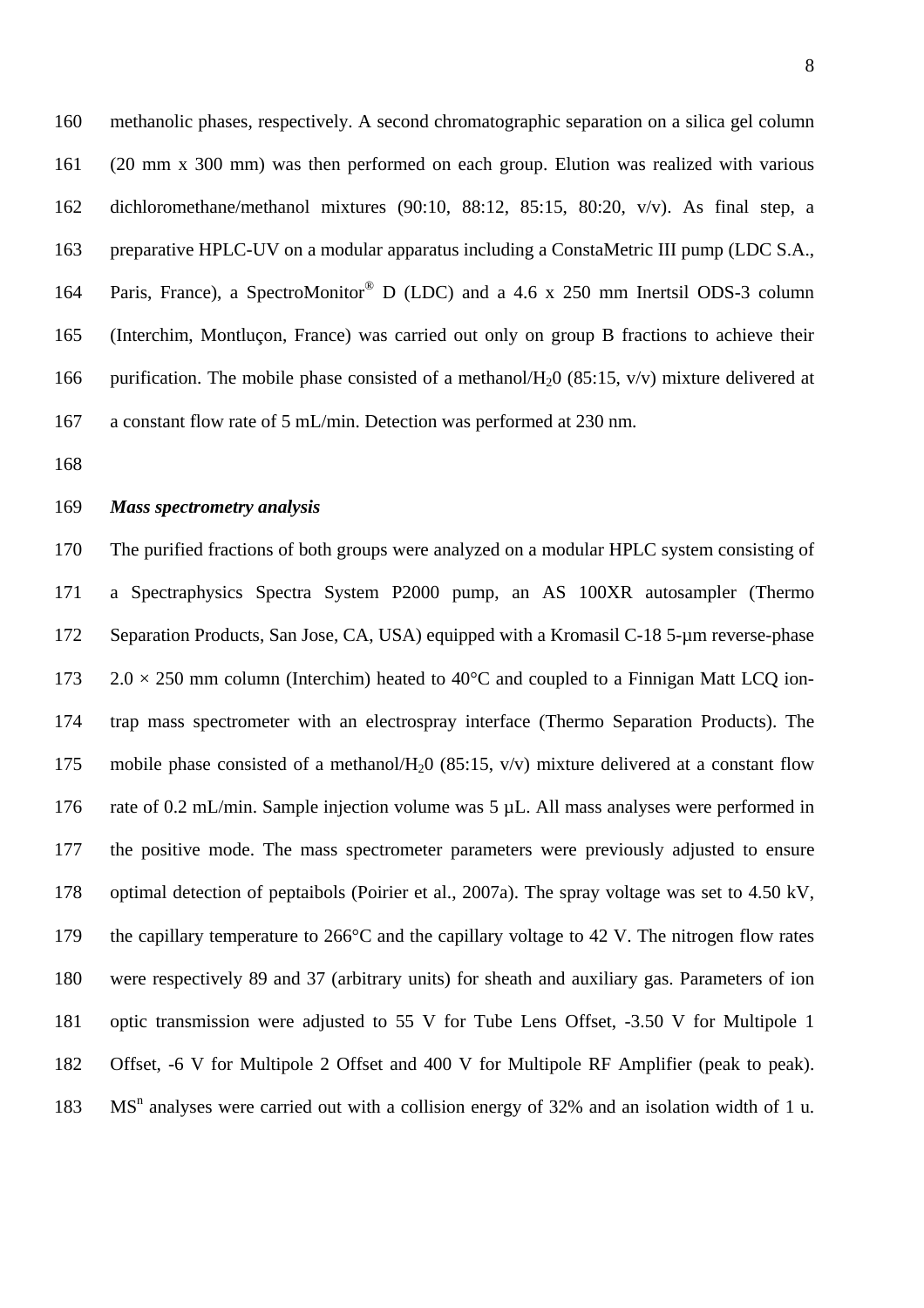184 All spectra acquisitions and reworks were done using LCQ Xcalibur 1.3 software (Thermo 185 Separation Products). The purest fractions were chosen for bioassays.

186

187

#### 188 **3. Sediment treatments**

189

190 Sediments from Fier d'Ars (Ré Island – 46° 13' N 1° 29' W) were collected in March 191 2006. All samples were transported from the site to the laboratory in isothermic containers 192 and frozen at -20°C until bioassays. The bioassay was conducted with organic extract of 193 sediment and elutriate.

194 A purified organic extract was prepared according to the method reported in Poirier et al. 195 (2007a). Briefly, the steps were as follows: extraction of 10 g of sediment wet weight (ww) 196 with  $3 \times 25$  mL of acetone / acetic acid 1% (v/v); sonication of the sediment-solvent mixture 197 for 15 min; centrifugation at 700 g for 5 min; filtration; evaporation to dryness; purification of 198 crude extracts by vacuum liquid chromatography on a diol-silica gel column (Supelco, 199 Bellefonte, PA, USA); elution performed with successive dichloromethane/ethanol mixtures 200 (100:0, 98:2, 90:10 and 50:50, v/v). The concentrations of peptaibols were determined in each 201 fraction by HPLC/MS analysis and previously reported by Poirier et al. (2007a). Fractions at 202 10 and 50% of ethanol, eluting peptaibols, were combined, evaporated and frozen at  $-20^{\circ}$ C 203 prior to the bioassay.

204 As reported for peptaibol treatments (see section 2.1. of Materials and methods), this 205 organic extract was taken up by ethanol and added to incubation media just before the 206 embryos by addition of ethanolic solution (20 µL) in vessels filled with 30 mL filtered 207 seawater. Concentrations of ethanolic solutions were prepared in order to test the final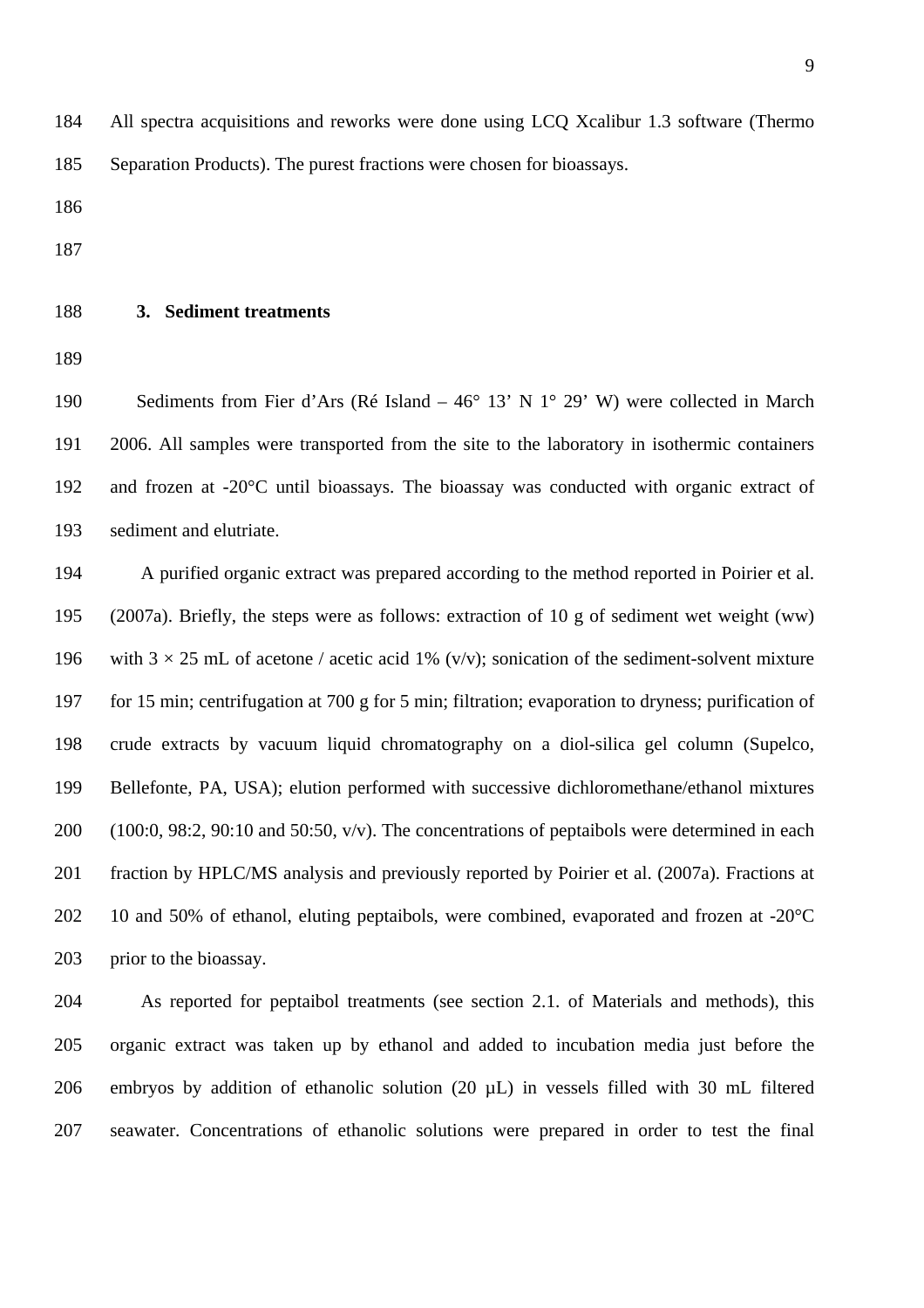208 following concentrations equivalent to 0 (ethanol for control), 0.4, 2, and 4 g  $L^{-1}$  of sediment 209 dry weight (dw).

210

211 Elutriate was prepared using a modified Melzian method (1990) according to Geffard et 212 al. (2004). Frozen sediments were shaken mechanically at 500 rpm in glass bottles with 213 filtered seawater at a ratio of 1:4 (sediment/water, v/v) for 8 h and allowed to decant for a 214 further 8 h period before removal of the supernatant. For toxicity test, an aliquot was diluted 215 with filtered seawater to the concentrations equivalent to 0 (control), 0.15, 1, 7, 14, 71 and 216 143 g  $L^{-1}$  of sediment dw.

217

#### 218 **4. Toxicological data analysis**

219

220 Mean percentage of abnormalities and standard deviation were calculated for each 221 treatments and corrected for effects in control tests by applying Abbot's formula (Emmens, 222 1948). If abnormalities in the controls (seawater and ethanol) were 20% or more, the test was 223 judged invalid and repeated.

224 Bartlett's test was used to examine homogeneity of variance. If the data failed this test,  $225$  arcsin $\sqrt{p}$  transformations were applied to achieve homogeneity. The null hypothesis 226 (peptaibol and sediment treatments had no effects on embryogenesis) was tested by 227 comparison of percentages of abnormal larvae at each concentration to the controls using a 228 one-level ANOVA. Whenever the null hypothesis was rejected ( $\alpha = 0.05$ ), non-linear 229 regressions were performed in order to assess  $EC_{50} \pm SD$  by using Macro REGTOX program 230 (version 7.0.5), according to Vindimian et al. (1983).

231 Mann Whitney U-tests were performed to examine differences between mean 232 percentage of abnormalities in seawater and ethanol controls, and between mean coefficients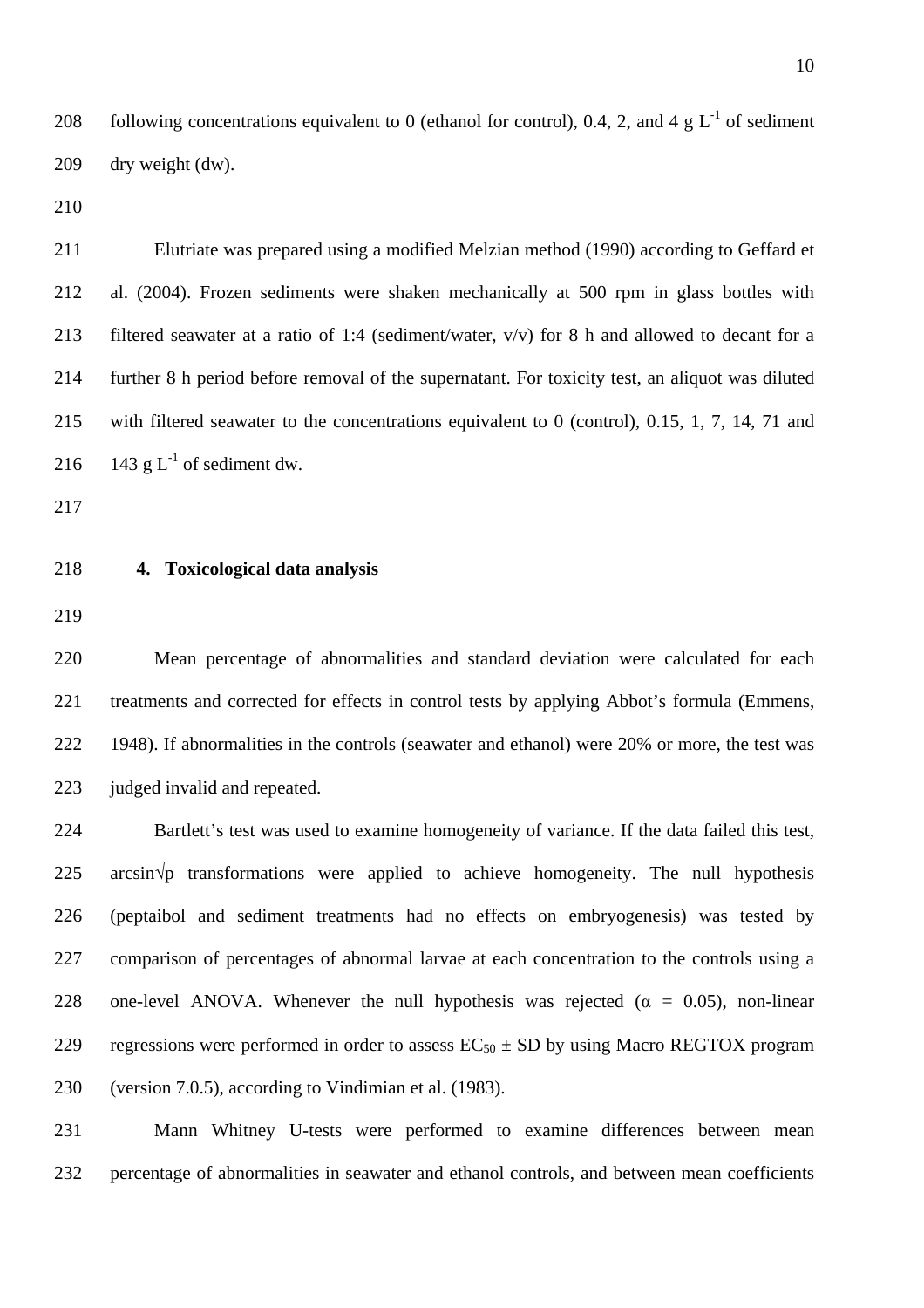|     | of variation (CV) calculated for the peptaibol and copper treatments. Covariance analysis was                        |
|-----|----------------------------------------------------------------------------------------------------------------------|
| 234 | used to test the difference between the two regression lines established between the two                             |
| 235 | sedimentary treatments.                                                                                              |
| 236 |                                                                                                                      |
| 237 | <b>Results</b>                                                                                                       |
|     |                                                                                                                      |
| 238 |                                                                                                                      |
| 239 | 1. Validity of bioassays                                                                                             |
| 240 |                                                                                                                      |
| 241 | In the experiments carried out, the seawater controls showed $84 \pm 4\%$ of normally                                |
| 242 | developed embryos of C. gigas. No significant difference (Mann-Whitney U-test, P>0.05)                               |
| 243 | was found in development to D-larvae in the ethanol controls $(82 \pm 0.2\%)$ .                                      |
| 244 | Experimentations performed with copper as reference toxicant confirmed the good                                      |
| 245 | repeatability of each assay but highlighted differences of embryo sensitivity. For the assay                         |
| 246 | realized to estimate sediment toxicity, a mean $EC_{50} \pm SD$ of $40 \pm 0.4$ µg of $CuSO_4 L^{-1}$ was            |
| 247 | obtained (CV = 1%, n = 3), whereas a mean of $22 \pm 1$ µg of CuSO <sub>4</sub> L <sup>-1</sup> (CV = 5%, n = 3) was |
| 248 | calculated for the assay carried out to determine peptaibol toxicity. These values were both                         |
| 249 | within the EC <sub>50</sub> acceptability range (21-45 $\mu$ g L <sup>-1</sup> ) (Quiniou et al., 2005).             |
| 250 |                                                                                                                      |
| 251 | 2. Peptaibol treatments                                                                                              |
| 252 |                                                                                                                      |
|     |                                                                                                                      |
| 253 | 2.1. Identification of peptaibols isolated from the <i>T. longibrachiatum</i> strain                                 |
|     | Two main peptaibol fractions were obtained from the culture of $\underline{T}$ . longibrachiatum and                 |
| 254 |                                                                                                                      |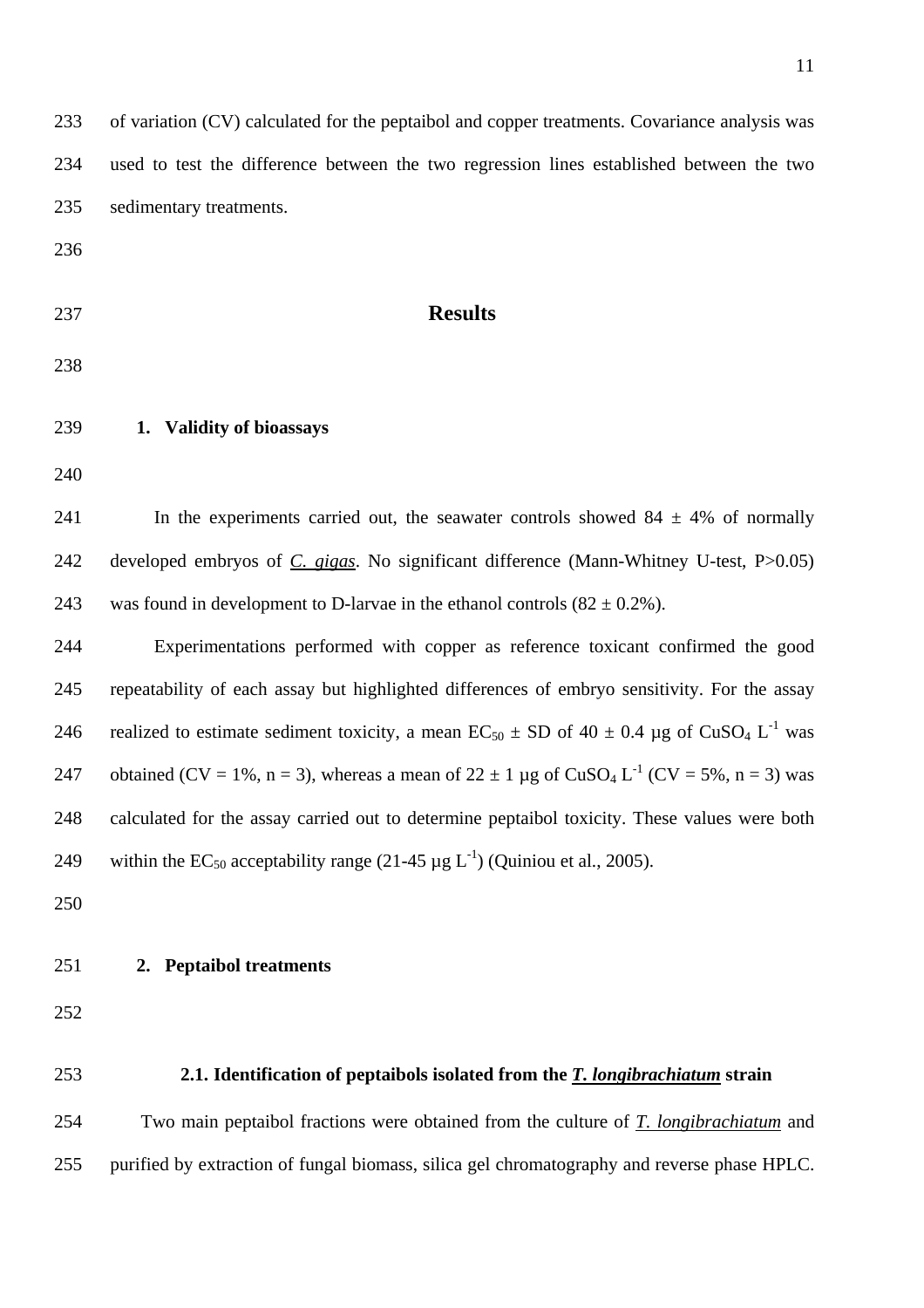256 When analyzed by HPLC/MS, the two-peptide groups appeared as complex mixtures of 257 peptaibol analogues. MS/MS analysis allows identification of the main peptaibols by 258 sequence comparison with literature data.

259 The first group (Fig. 1A) had  $[M+Na]^+$  ions at m/z 1169.9, 1183.9, 1197.9 and 1211.9, 260 suggesting a mixture of 11-residue peptides similar to trichobrachins A, trichorovins TV, 261 trichorozins, hypomurocins A or harzianins HB and HK (Iida et al., 1995; Wada et al., 1995; 262 Rebuffat et al., 1996; Augeven-Bour et al., 1997; Becker et al., 1997; Mohamed-Benkada et 263 al., 2006).

264 In the second group (Fig. 1B-D), doubly charged  $[M+2Na]^{2+}$  ions at m/z 991.2, 991.7, 265 998.3 and 1002.6 were observed, indicating a mixture of long-sequence peptides with 20 266 residues, close to longibrachins and trichokonins (Huang et al., 1995; Huang et al., 1996; 267 Leclerc et al., 1998; Leclerc et al., 2001; Landreau et al., 2002).

268

#### 269 **2.2. Observation of abnormalities**

270 Among the different abnormalities observed, abnormal D-shaped larvae presenting a 271 protruding mantle associated to an irregular shell were frequently recorded with peptaibol 272 treatments (Fig. 2). Compared to the controls for which mantle abnormalities represent  $28 \pm$ 273 4% of observed deformities, the percentage of larvae developing this category of abnormality 274 significantly increased according to a linear relation with the percentage net response obtained 275 following exposures to the different groups of peptaibols and consequently with the peptaibol 276 concentrations in incubation media ( $r = 0.74$ ,  $n = 57$ ). It reached 66  $\pm$  13% when the 277 percentage of abnormalities was over 90%.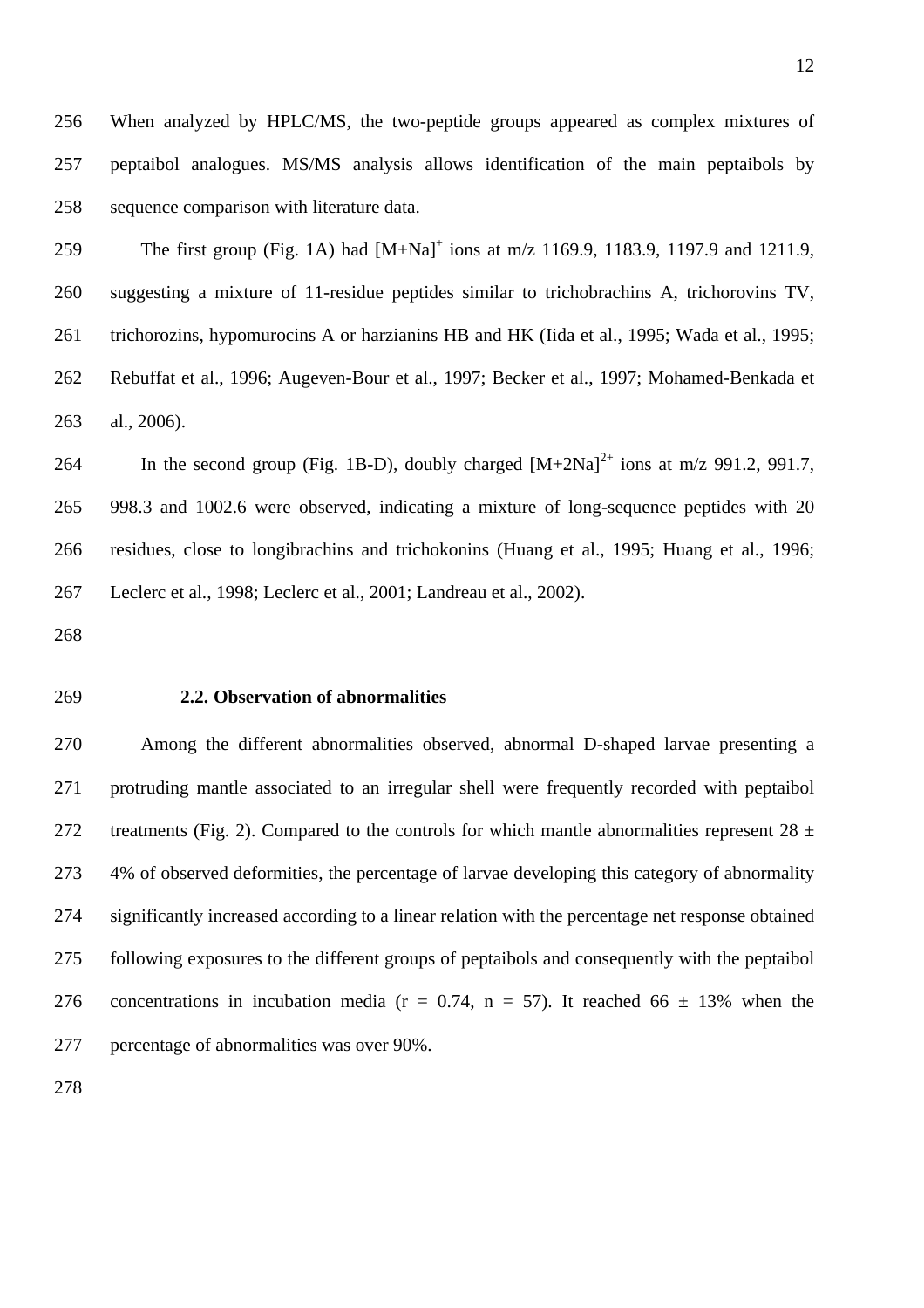#### 279 **2.3. Embryotoxicity of peptaibols**

280 The results of peptaibols quantification in tested media showed an important and variable 281 decrease of solubilized compounds during the experiment. Expressed as a percentage of loss 282 after 22h (y), this decrease was significantly correlated to the initial peptaibols concentration 283 (x) by the following non linear regression  $(r = 0.85, n = 10)$ :

$$
28^{\angle}
$$

$$
284 \t y = -14.67 \text{ Ln}(x) + 108.79 \t(1)
$$

285 Thus, the concentrations of peptaibols in incubation media were expressed in effective 286 concentrations measured at the beginning of the experiment.

287

288 The effects of each group of peptaibols were significant on *C. gigas* embryogenesis 289 (P<0.0001). In general, an important variability between responses of replicates was 290 observed. The mean coefficient of variation  $(35 \pm 19\%)$  was significantly superior to the mean 291 CV obtained for copper test  $(6 \pm 7\%)$  (Mann-Whitney U-test, P<0.01) indicating that this lack 292 of repeatability was certainly related to the variation of compound solubility in incubation 293 media.

294 Alamethicin showed  $22 \pm 4\%$  of abnormalities at the lowest concentration tested (0.5 nM; 295 Fig. 3). Its toxicity increased strongly to gain  $64 \pm 38\%$  at 23 nM. No significant increase of 296 abnormalities was observed at higher concentrations. The calculated  $EC_{50}$  was  $31 \pm 3$  nM.

297 Toxic effects of the long-chain peptaibols isolated from *T. longibrachiatum* were not 298 significantly different from the controls at low concentrations (up to 1.2 nM) (Fig. 3). 299 Percentage of abnormalities increased significantly to reach a maximum of  $95 \pm 5\%$  at 61 nM. 300 The EC<sub>50</sub> was estimated to be  $10 \pm 3$  nM.

301 Short-sequence peptaibols isolated from this strain had also significant effects on oyster 302 larval development (Fig. 3). Toxic effects  $(24 \pm 12\%)$  were noticed at lowest concentration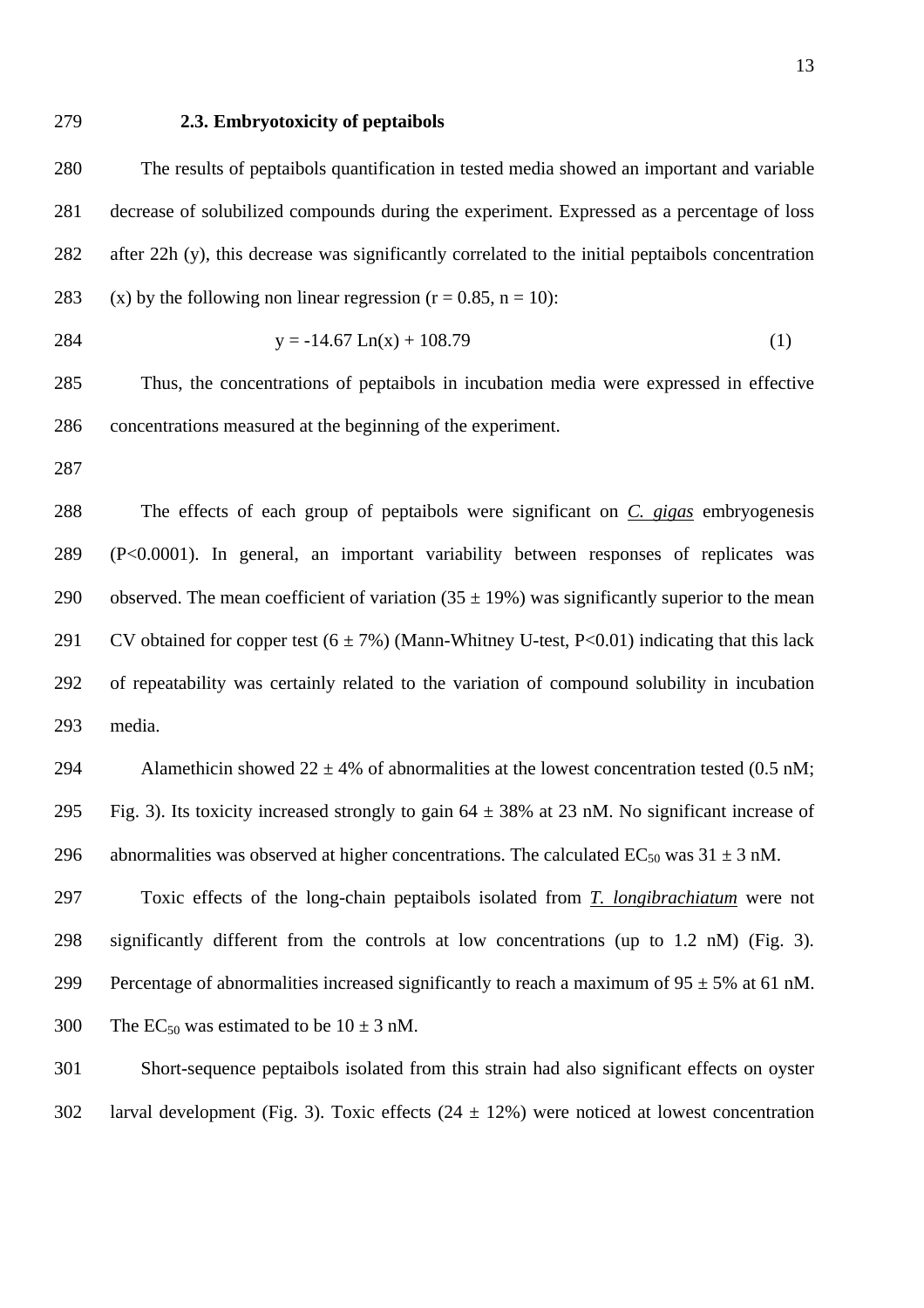## 306 **3. Embryotoxicity induced by sediment extracts**

307

308 Purified extract of sediments from Fier d'Ars had significant effects on *C. gigas* 309 embryogenesis (P<0.002). No differences were observed between the controls and the lowest 310 concentration tested  $(0.4 \text{ g } L^{-1}$  dw). Abnormalities increased slowly at the higher 311 concentrations and reached 20.5  $\pm$  5.5% at the highest level tested (4.2 g L<sup>-1</sup> dw). An EC<sub>50</sub> of 312  $42.4 \pm 2.7$  g L<sup>-1</sup> dw could be extrapolated.

313 The corresponding elutriate also had significant adverse effects on embryogenesis (P<0.0001). Its toxicity was not significant at concentrations  $\leq 1.4$  g L<sup>-1</sup> dw but increased at 315 higher values to reach 100% of abnormalities at 14.3 g L<sup>-1</sup> dw. The EC<sub>50</sub> was  $6.6 \pm 0.2$  g L<sup>-1</sup> 316 dw.

317 Fig. 4 shows the linear relationships established between the concentrations of sediment 318 extract or elutriate and the percentage of abnormalities. Covariance analysis revealed no 319 significant difference between the two regression lines, indicating that toxicity of the 320 sedimentary extract and elutriate was similar (P>0.05).

321

- 323
- 324
- 325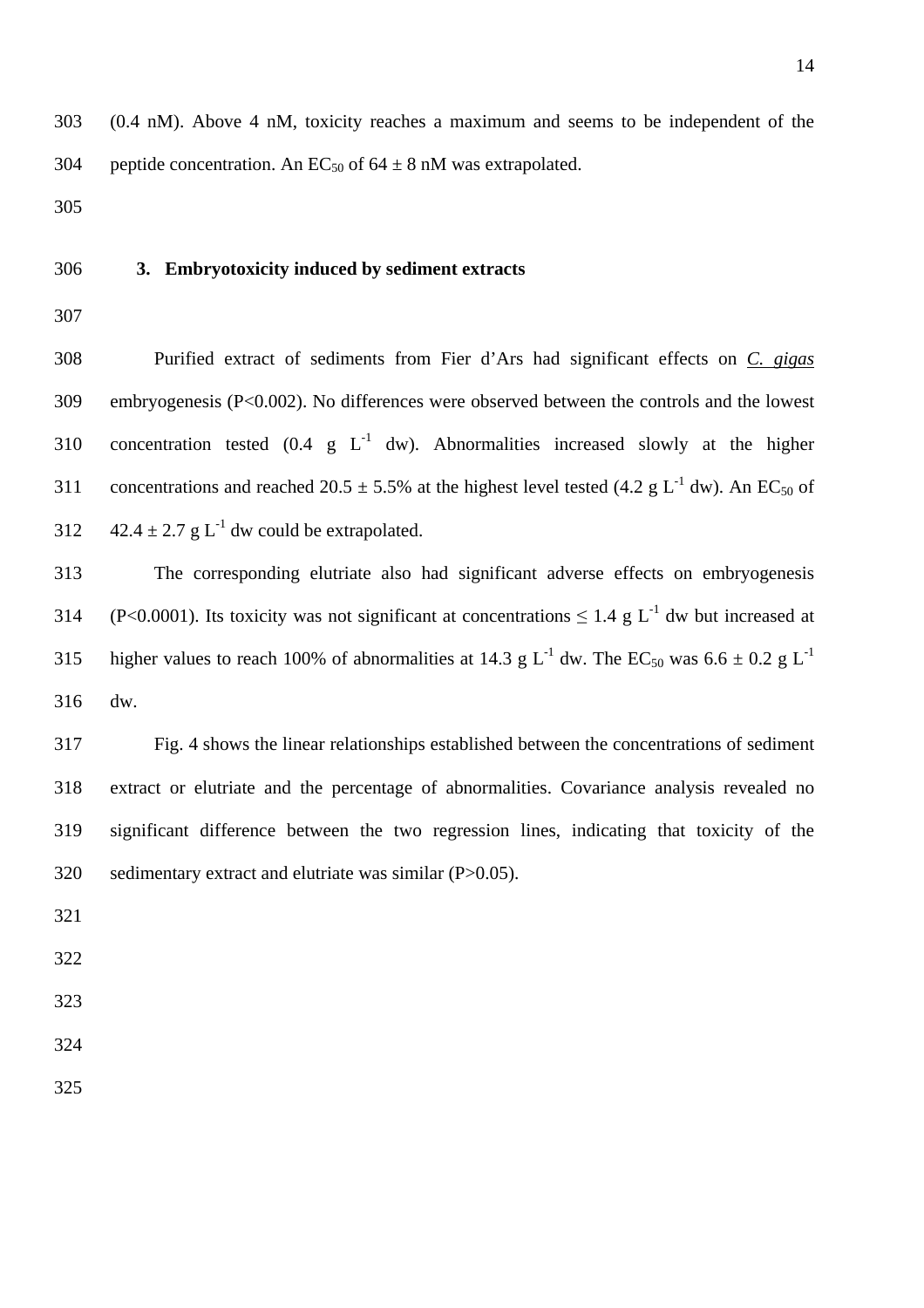326 **Discussion** 

327

## 328 **1. Embryotoxicity of peptaibols**

329

330 Long and short-sequence peptaibols were shown to disturb embryogenesis of *C. gigas* 331 in the nanomolar concentration range. Toxicity of the fungal peptides was 1.3 - 8 times higher 332 than the toxicity induced by copper for which an  $EC_{50}$  of  $86 \pm 4$  nM was calculated. Although 333 no significant differences between the different groups of peptaibols can be highlighted 334 because of the important variations between replicates, toxic effects based on the estimation  $335$  of EC<sub>50</sub> appeared appreciably different. Indeed, compared to short-sequence peptaibol mixture 336 showing an EC<sub>50</sub> of 64  $\pm$  8 nM, long-sequence peptaibols were associated with a higher 337 toxicity. EC<sub>50</sub> of 10  $\pm$  3 nM and of 31  $\pm$  3 nM were, respectively, estimated for peptaibols 338 isolated from the *T. longibrachiatum* strain and for alamethicin mixture. Peptaibols are known 339 to have membrane-modifying properties which are considered as the basis of their broad 340 spectrum of bioactivity. They interact with biological membranes, modify their permeability 341 and form voltage-dependent transmembrane ion-channels (Boheim et al., 1978; Sansom, 342 1993; Cafiso, 1994; Lucaciu et al., 1997; Duclohier, 2004). Leakage of cytoplasmic material 343 can occur through such channels, leading to cell death (Chugh and Wallace, 2001). With 344 regard to the peptides studied in our work, membrane-modifying properties were 345 demonstrated for the long-sequence peptaibols, longibrachins, trichokonins, alamethicins, like 346 for the short-sequence ones, trichorovins, trichorozins, harzianins HB and HK (Cafiso, 1994; 347 Huang et al., 1994; Iida et al., 1995; Wada et al., 1995; Cosette et al., 1999; Rebuffat et al., 348 1999; Leclerc et al., 2001). The permeabilization process was shown to increase with the 349 helix length and global hydrophobicity of peptaibols (Lucaciu et al., 1997; Rebuffat et al., 350 2000; Kropracheva and Raap, 2002; Berg et al., 2003; Grigoriev et al., 2003). Consequently,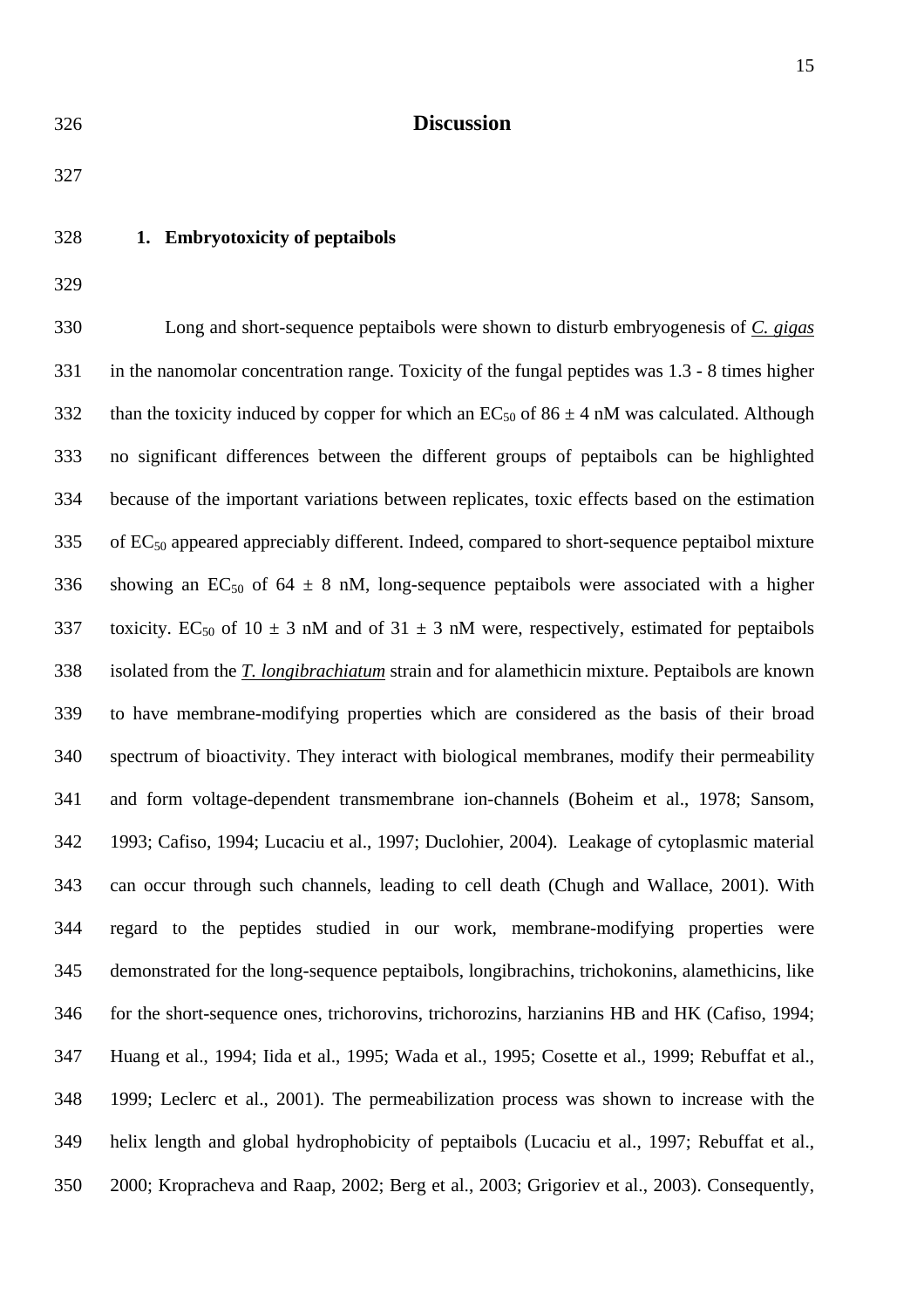351 the lower embryotoxicity of short-sequence peptaibol mixture observed in our experiments 352 could be explained by the shorter peptidic chain length.

353 The augmentation of peptaibol concentration in incubation media lead to a significant 354 increase of mantle abnormalities. The different categories of abnormal larvae were defined by 355 His et al. (1997) on the basis of a study of *C. gigas* larvae isolated from natural environment. 356 In more than 30 years of observations, all of these larvae were classified as perfectly normal 357 straight-hinge D-larvae (His et al., 1999). D-shaped larvae with convex hinges have been 358 described by Nice et al. (2000) as deformity related to exposure to 4-nonylphenol, an 359 endocrine disrupter perturbing calcium metabolism. Therefore, in this investigation, 360 protruding mantle abnormality often associated to irregular shell could be reasonably assumed 361 to be the result of particular chemical interference of peptaibols with embryolarval 362 development in relation to their membrane interaction properties.

363

364 Among all their activities against different target organisms, some effects of peptaibols 365 have been reported on animal larval models. Neurotoxicity of trichokonins was reported on 366 blowfly larvae in millimolar concentration range (Landreau et al., 2002). The acute toxicity of 367 fungal biocontrol agent metabolites was recently evinced using invertebrate bioassays 368 (*Artemia salina* and *Daphnia magna*) (Favilla et al., 2006). Alamethicin was confirmed as the 369 most toxic among the peptaibol toxins tested (alamethicin, paracelsin and antiamoebin) with  $370$  LC<sub>50</sub> in the low micromolar range. Matha et al. (1992) reported the mosquitocidal activity of 371 different representatives of the peptaibol group on *Culex pipiens* larvae in the nM-µM range. 372 These authors demonstrated that the mode of action of peptaibols was mediated through the 373 damage to mitochondria, as a consequence of the total lysis of the internal mitochondrial 374 contents induced by inhibition of phosphoryl transfer and uncoupling of respiration. In 375 bivalve embryo-larval development bioassay, we could supposed that toxic effects of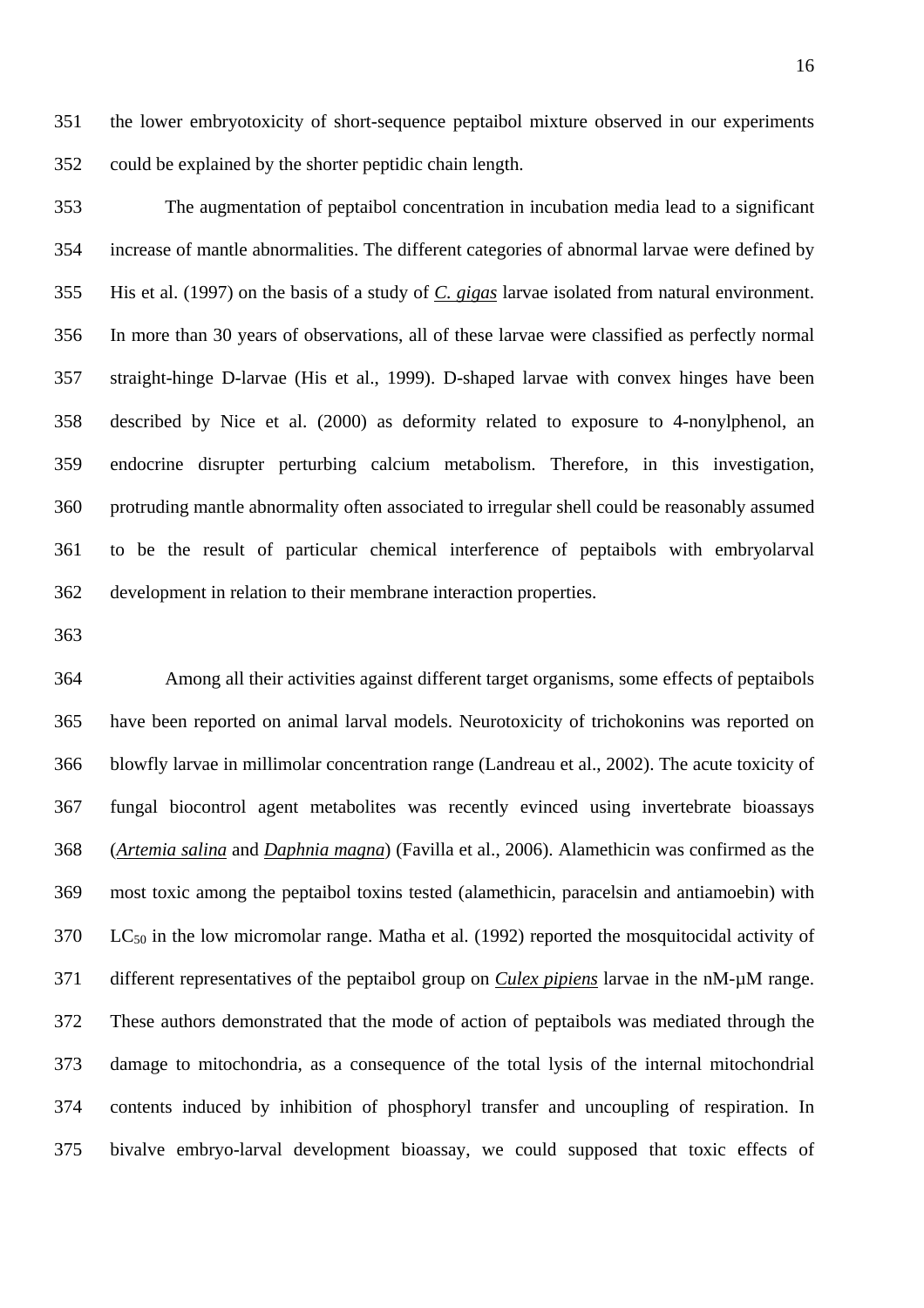376 peptaibols on *C. gigas* larvae were more acute during the first phase of the development of 377 bivalve corresponding to the embryonal stages from the fertilized egg to the ciliated blastula 378 (His et al., 1999).

379

380 Micellization studies have demonstrated that alamethicin has a limited solubility in 381 aqueous media and aggregates above concentrations of 10-20 µM (Archer et al., 1991). A 382 decrease of solubilized compounds in incubation media was observed during our experiment 383 for each group of peptaibols tested and for concentrations inferior to µM. This phenomenon 384 was shown to be strongly dependent of the initial concentration. The percentage of 385 compounds solubilized in the water column at the end of the experiment was respectively of 386 20  $\pm$  30% for the lowest concentrations tested (<50 nM) and 70  $\pm$  10% for the highest ones 387 (>200 nM). An adsorption of the amphipathic peptides on the vessels could be encountered on 388 a limited number of fixation sites. In these conditions and since embryotoxic effects were 389 significantly observed from the lowest concentrations ranging from 0.4 to 6 nM, the 390 hypothesis of an early action of peptaibols during the first embryonal stages can be supported.

391

392

## 393 **2. Embryotoxicity of sediments from Ars**

394

395 A high toxicity increasing with the concentration was observed following the 396 exposures of *C. gigas* embryos to the two extracts of sediments from Fier d'Ars (organic 397 extract and elutriate).

398 The organic extract corresponds to an acetonic/acetic acid sedimentary extract purified 399 on diol phase gel. Peptaibols related to longibrachins and trichokonins were detected in this 400 extract with a concentration of 7.1 ng  $g^{-1}$  dw (Poirier et al., 2007a). Consequently, an EC<sub>50</sub> of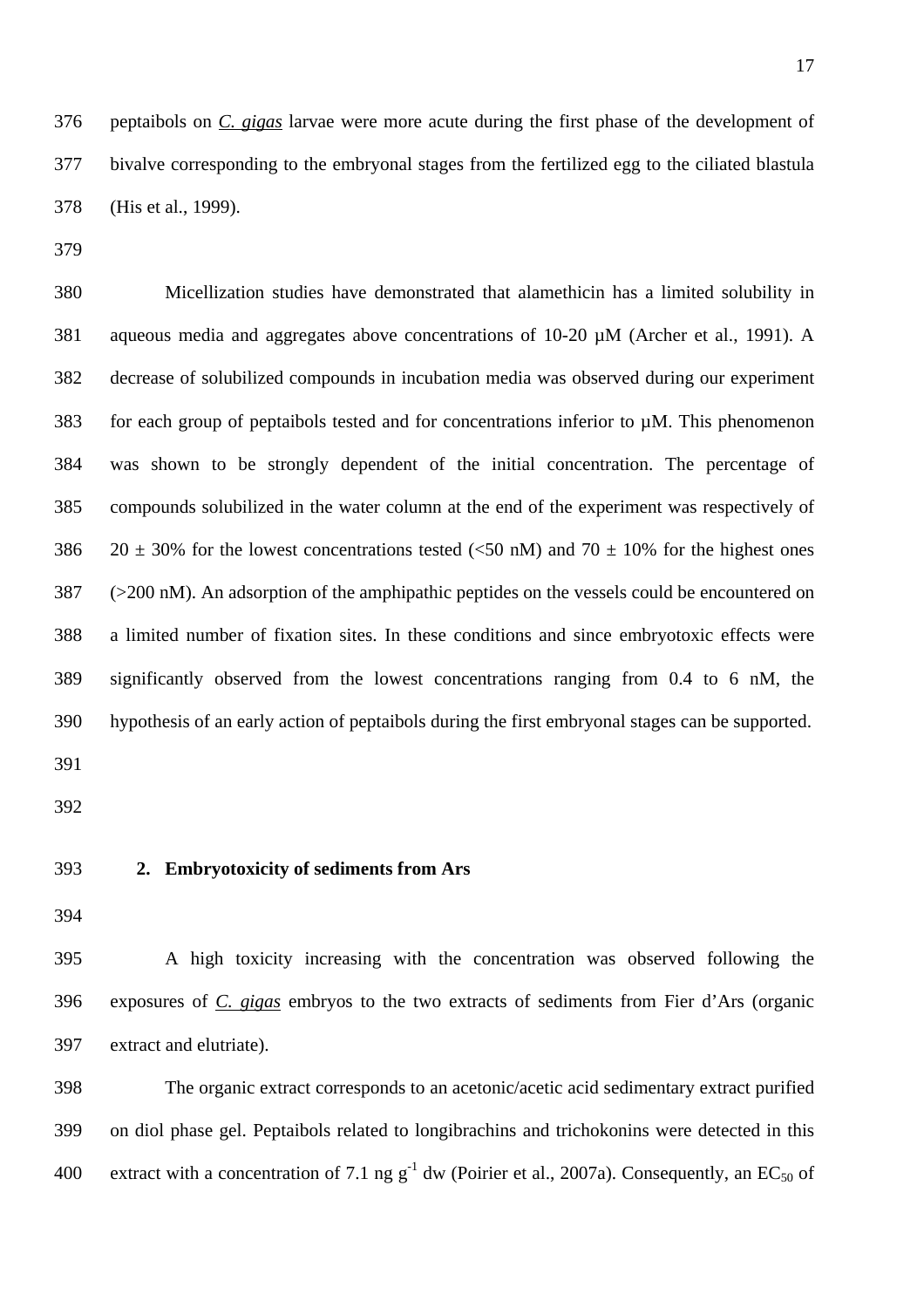401 0.16 ± 0.01 nM of long-sequence peptaibols could be extrapolated to *C. gigas* embryogenesis. 402 Sediment elutriate corresponds to an aqueous extract of sediments containing suspended 403 inorganic and organic particles as well as any contaminant associated with the particles or the 404 dissolved fraction (Melzian, 1990). As is likely for many organic compounds, peptaibols may 405 adsorb on particulate organic matter resuspended during elutriation and thus become available 406 for *C. gigas* embryos. The pattern of toxicity appeared to be similar between the two 407 treatments, in spite of an estimated  $EC_{50}$  higher for the elutriate than that extrapolated for the 408 organic extract. However, according to the  $EC_{50}$  determined for long-sequence peptaibols (10  $409 \pm 3$  nM) and the environmental peptaibol concentrations, the toxic effects observed following 410 exposure of embryos to both sedimentary treatments can not be exclusively induced by the 411 fungal peptides.

412

413 In a previous study (Amiard-Triquet et al., 2003), the sediments from Fier d'Ars were 414 considered as "clean" sediments since the total concentrations of metals and organic 415 contaminants are below the first level recommended by the French regulations about sediment 416 quality controls. We also reported a surprising high toxicity of these sediments for 417 embryogenesis in mussel *Mytilus edulis* larvae, in comparable levels to those observed in the 418 present work. Others sources of disturbance as ammonia concentrations, eutrophication or 419 antibacterial drugs used in fish farming were examined but none can be responsible for the 420 observed toxicity.

421 Although none of the biotic or abiotic stressors studied are in sufficient concentrations 422 to explain the high toxicity of these sediments on bivalve embryogenesis, interaction 423 involving chemical stress and other biotic factors such as peptaibols can occur in the marine 424 environment and could be considered to explain this apparent discrepancy. Furthermore, the 425 toxicological data obtained with pure compounds, slightly water soluble, may not represent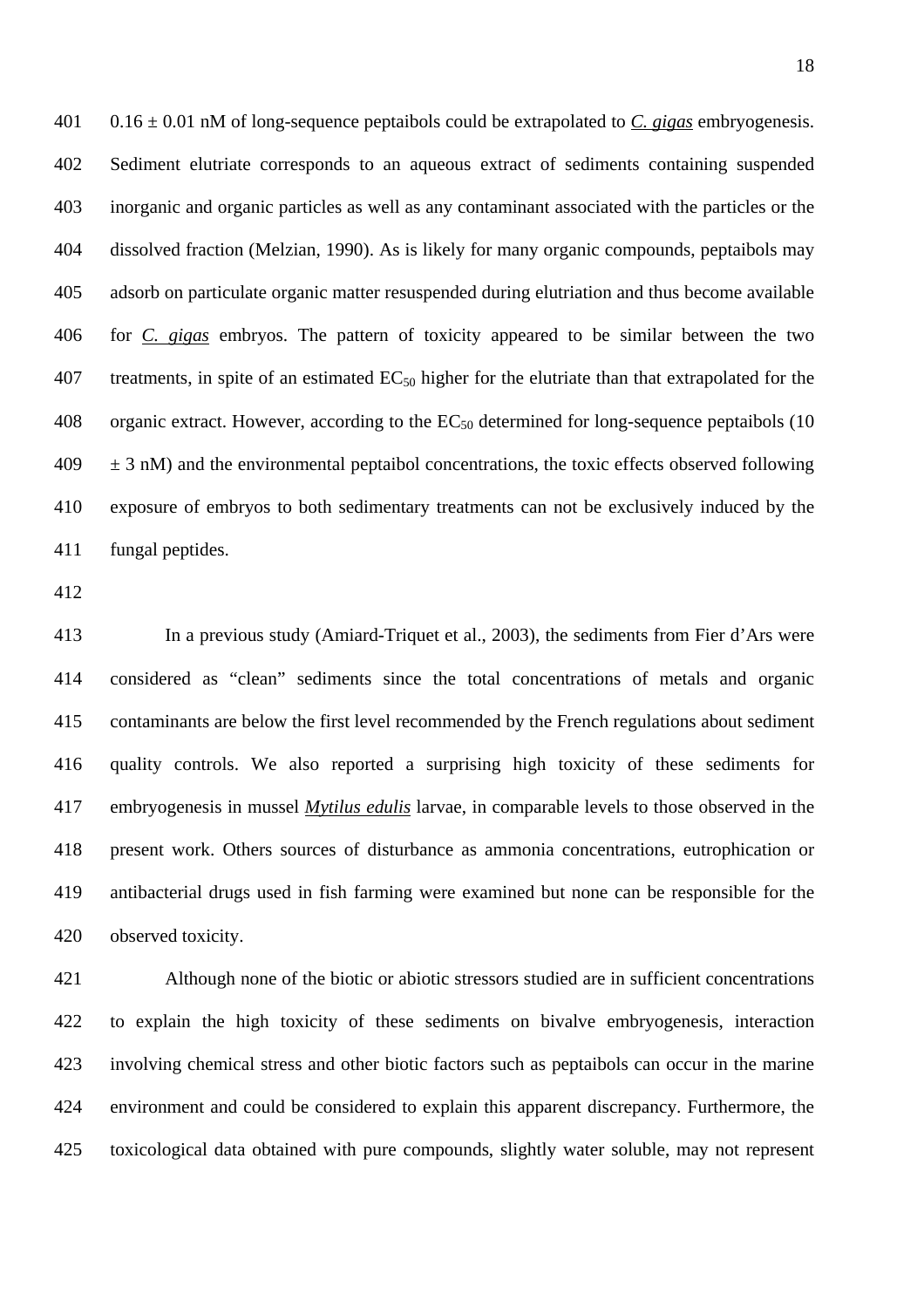- 426 the real extent of peptaibol embryotoxicity. The bioavailability of these molecules could be
- 427 augmented when they are co-solubilized with suspended particulate organic matter.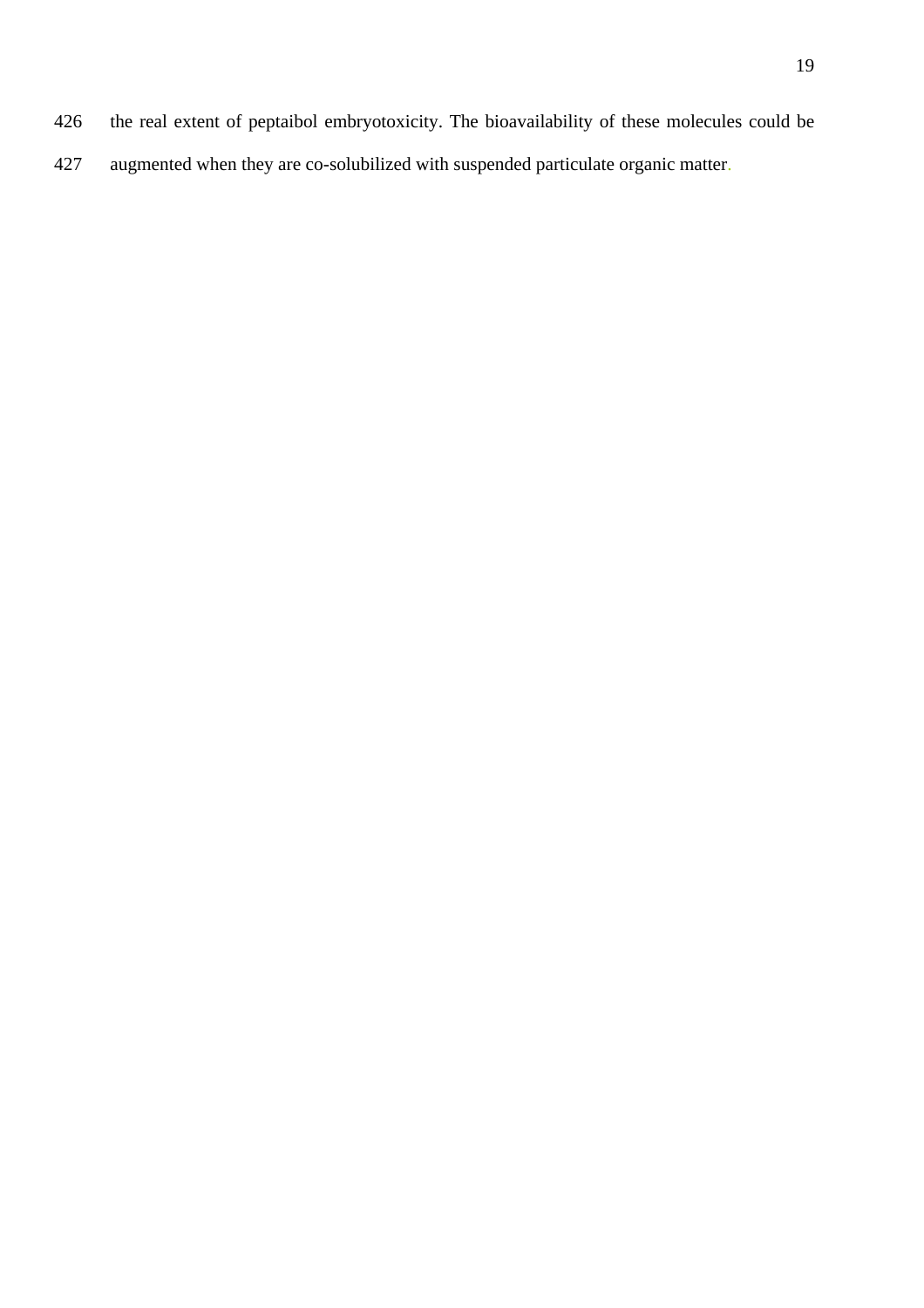## 428 **Conclusion**

| ٧ |
|---|
|---|

430 The study presented herein provides the first toxicological data on peptaibol 431 embryotoxicity on marine bivalve development. *C. gigas* embryos appeared to be very 432 sensitive to fungal peptides compared to other animal larval models. It suggests that these 433 molecules at environmentally realistic concentrations can disturb *C. gigas* embryogenesis and 434 can cause an increase in larval deformities in a population of exposed animals. Further studies 435 are necessary to evaluate whether the abnormality found in the larvae of *C. gigas* is disabling, 436 or indeed lethal, and whether this deformity has arisen as a result of membrane permeability 437 perturbations. Concentrations measured in sediments from Fier d'Ars did not fully explain the 438 embryotoxicity observed for these sediments. Additive or synergistic toxic effects with others 439 stressors such as phycotoxins, bacterial toxins or other chemicals usually analysed should be 440 examined. 441 442 443 **Acknowledgement**  444 445 The authors thank Marion Le Goff and Xavier Caisey for their technical participation and 446 Claude Amiard-Triquet for her scientific advice. This work was partly granted by the French 447 programs MOREST coordinated by Ifremer and GERRICO (region of Pays de la Loire). 448 449 450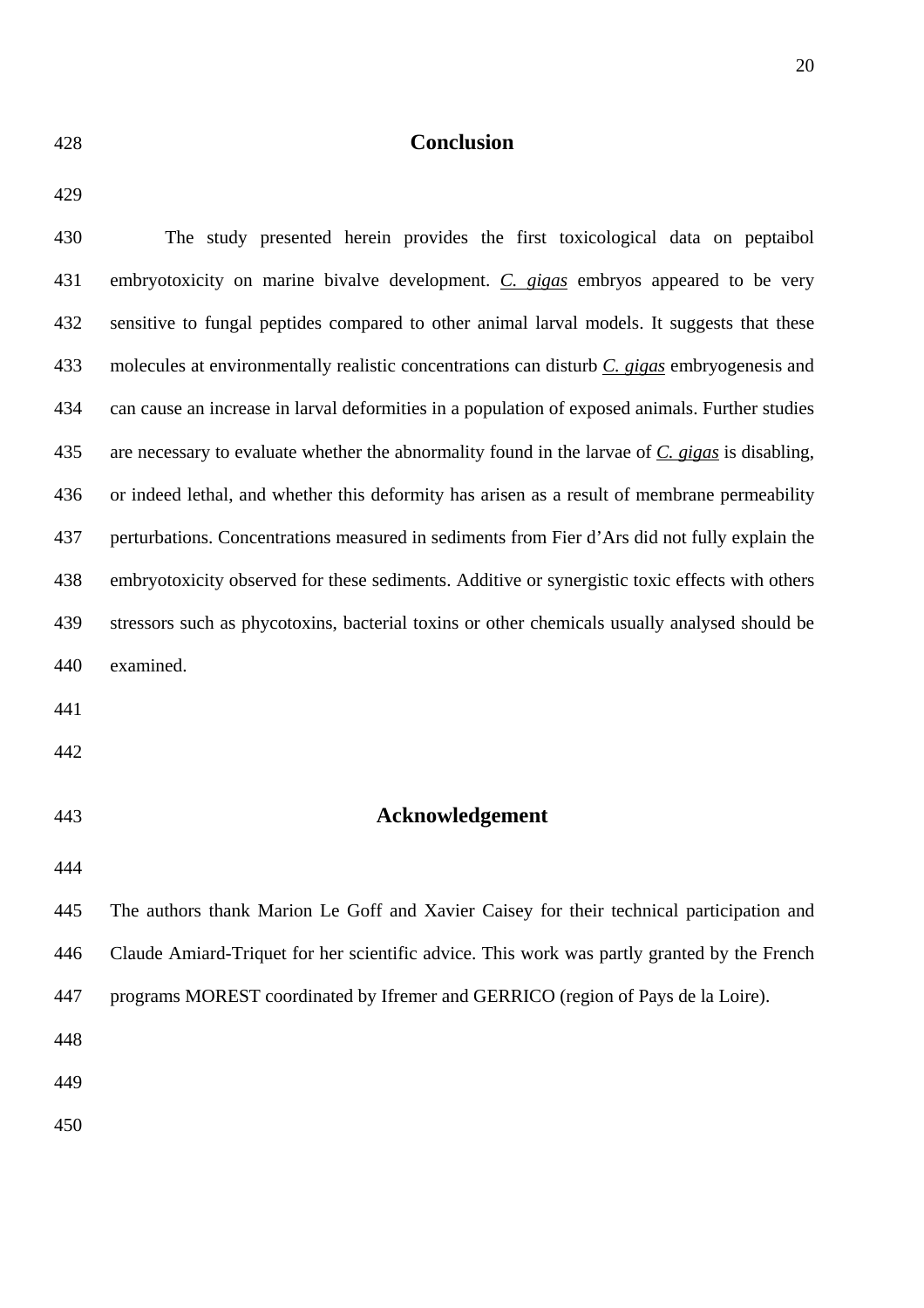| 451 | <b>References</b>                                                                               |
|-----|-------------------------------------------------------------------------------------------------|
| 452 |                                                                                                 |
| 453 | Amiard-Triquet, C., Geffard, O., Geffard, A., Budzinski, H., Amiard, J.C., Fichet, D.,          |
| 454 | Pouliquen, H., Berthelot, Y., His, E., 2003. Guideline levels of chemical                       |
| 455 | contamination used to assess sediment quality in coastal areas: a contribution to               |
| 456 | understanding false negative or false positive responses. In: Tremblay, H., Locat, J.,          |
| 457 | Galvez-Cloutier, R. (Eds.), Contaminated Sediments : Characterization, Evaluation,              |
| 458 | Mitigation/Restoration. Univ. Laval, Québec, pp. 349-354.                                       |
| 459 | Archer, S.J., Ellena, J.F., Cafiso, D.S., 1991. Dynamics and aggregation of the peptide ion     |
| 460 | channel alamethicin. Measurements using spin-labeled peptides. Biophys. J. 60, 389-             |
| 461 | 398.                                                                                            |
| 462 | Augeven-Bour, I., Rebuffat, S., Auvin, C., Goulard, C., Prigent, Y., Bodo, B., 1997.            |
| 463 | Harzianin HB I, an 11-residue peptaibol from <i>Trichoderma harzianum</i> : isolation,          |
| 464 | sequence, solution synthesis and membrane activity. J. Chem. Soc., Perkin trans., I 10,         |
| 465 | 1587-1594.                                                                                      |
| 466 | Becker, D., Kiess, M., Brückner, H., 1997. Structures of peptaibols antibiotics hypomurocin     |
| 467 | A and B from the ascomycetous fungus <i>Hypocrea muroiana</i> Hino et Katsumoto. Lieb.          |
| 468 | Ann. Recueil., 767-772.                                                                         |
| 469 | Berg, A., Grigoriev, P.A., Degenkolb, T., Neuhof, T., Härtl, A., Schlegel, B., Gräfe, U., 2003. |
| 470 | Isolation, structure elucidation and biological activities of trichofumins A, B, C and D,       |
| 471 | new 11 and 13mer peptaibols from Trichoderma sp. HKI 0276. J. Pept. Sci. 9, 810-                |
| 472 | 816.                                                                                            |
| 473 | Boheim, G., Irmscher, G., Jung, G., 1978. Trichotoxin A-40, a new membrane-exciting             |

474 peptide. Part B. Voltage-dependent pore formation in bilayer lipid membranes and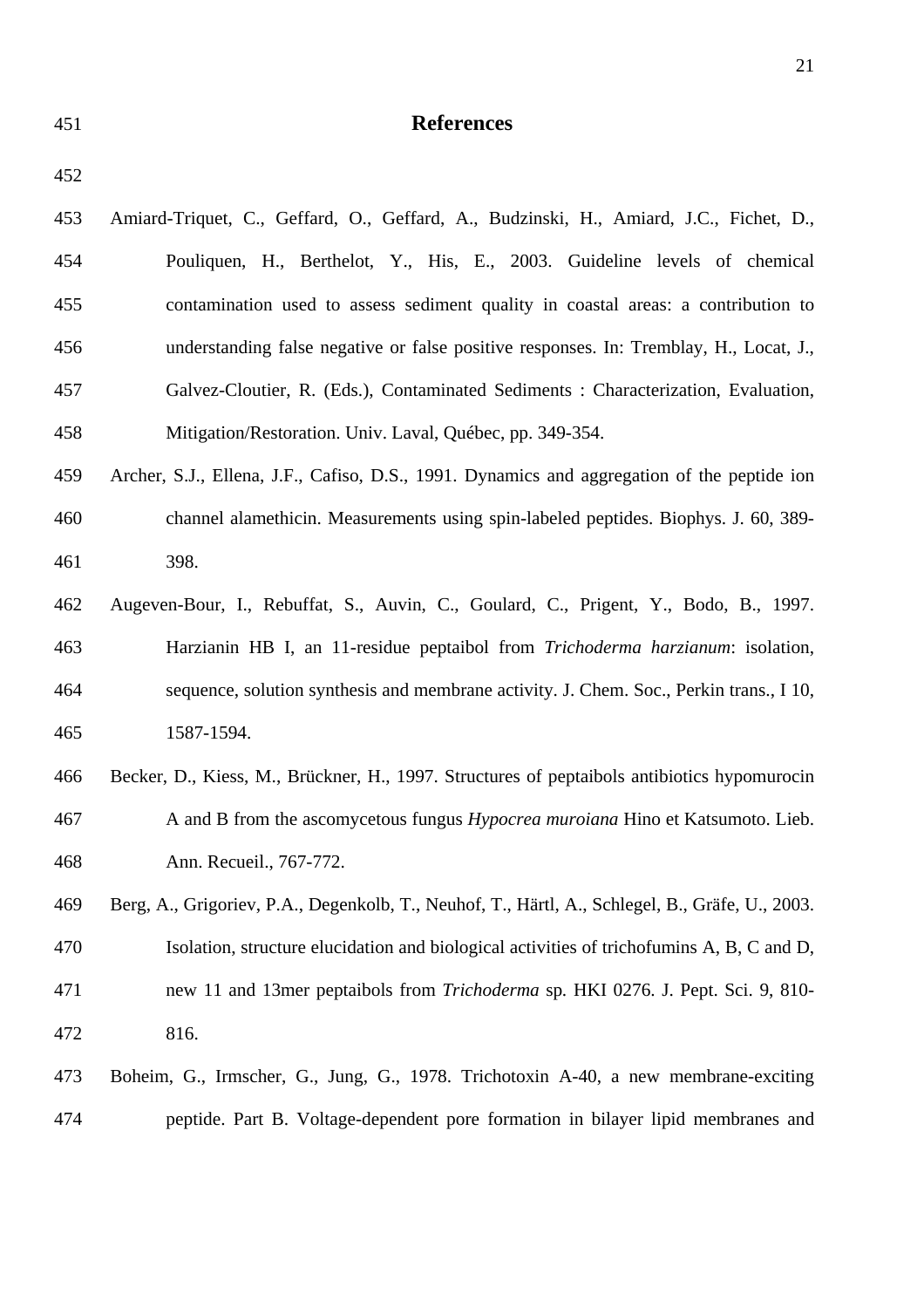- 475 comparison with other alamethicin analogues. Biochim. Biophys. Acta-Biomembr. 476 507, 485-506.
- 477 Cafiso, D., 1994. Alamethicin: a peptide model for voltage gating and protein-membrane 478 interactions. Annu. Rev. Biophys. Biomolec. Struct. 23, 141-165.
- 479 Chugh, J.K., Wallace, B.A., 2001. Peptaibols: Models for ion channels. Biochem. Soc. Trans. 480 29, 565-570.
- 481 Connor, P.M., 1972. Acute toxicity of heavy metals to some marine larvae. Mar. Pollut. Bull. 482 3, 190-192.
- 483 Cosette, P., Rebuffat, S., Bodo, B., Molle, G., 1999. The ion-channel activity of longibrachins 484 LGA I and LGB II: effects of Pro-2/Ala and Gln-18/Glu substitutions on the 485 alamethicin voltage-gated membrane channels. Biochim. Biophys. Acta-Biomembr. 486 1461, 113-122.
- 487 Degenkolb, T., Berg, A., Gams, W., Schlegel, B., Gräfe, U., 2003. The occurence of 488 peptaibols and structurally related peptaibiotics in fungi and their mass spectrometric 489 identification via diagnostic fragment ions. J. Pept. Sci. 9, 666-678.
- 490 Degenkolb, T., Gräfenham, T., Berg, A., Nirenberg, H., Gams, W., Brückner, H., 2006. 491 Peptaibiomics: Screening for polypeptide antibiotics (peptaibiotics) from plant-492 protective *Trichoderma* species. Chem. Biodivers. 3, 593-610.
- 493 Duclohier, H., 2004. Helical kink and channel behaviour: A comparative study with the 494 peptaibols alamethicin, trichotoxin and antiamoebin. Eur. Biophys. J. 33, 169-174.
- 495 Emmens, C.W., 1948. Principles of biological assays. Chapman and Hall, London.
- 496 Favilla, M., Macchia, L., Gallo, A., Altomare, C., 2006. Toxicity assessment of metabolites of 497 fungal biocontrol agents using two different (*Artemia salina* and *Daphnia magna*) 498 invertebrate bioassays. Food Chem. Toxicol. 44, 1922-1931.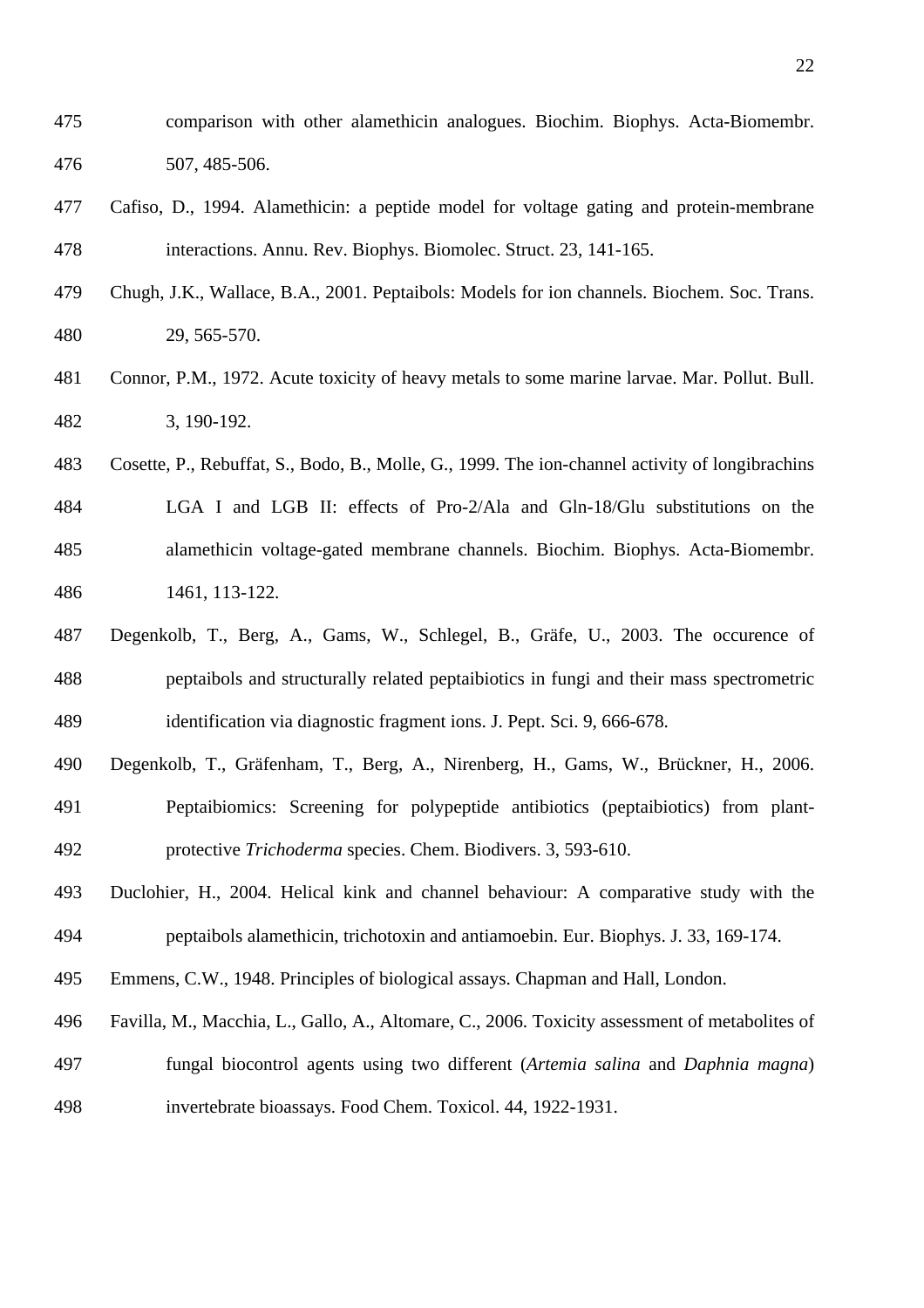- 499 Geffard, O., His, E., Budzinski, H., Chiffoleau, J.F., Coynel, A., Etcheber, H., 2004. Effects 500 of storage method and duration on the toxicity of marine sediments to embryos of 501 *Crassostrea gigas* oysters. Environ. Pollut. 129, 457-465.
- 502 Grigoriev, P.A., Schlegel, B., Kronen, M., Berg, A., Härtl, A., Gräfe, U., 2003. Differences in 503 membrane pore formation by peptaibols. J. Pept. Sci. 9, 763-768.
- 504 His, E., Seaman, M.N.L., Beiras, R., 1997. A simplification the bivalve embryogenesis and 505 larval development bioassay method for water quality assessment. Wat. Res. 31, 351- 506 355.
- 507 His, E., Beira, R., Seaman, M.N.L., 1999. The assessment of marine pollution: bioassays with 508 bivalve embryos and larvae. Adv. Mar. Biol. 37, 1-178.
- 509 Huang, Q., Tezuka, Y., Kikuchi, T., Momose, Y., 1994. Trichokonin VI, a new Ca<sup>2+</sup> channel 510 agonist in bullfrog cardiac myocytes. Eur. J. Pharmacol. 271, R5-R6.
- 511 Huang, Q., Tezuka, Y., Hatanaka, Y., Kikuchi, T., Nishi, A., Tubaki, K., 1995. Studies on 512 metabolites of mycoparasitic fungi. IV. Minor peptaibols of *Trichoderma koningii*. 513 Chem. Pharm. Bull. 43, 1663-1667.
- 514 Huang, Q., Tezuka, Y., Hatanaka, Y., Kikuchi, T., Nishi, A., Tubaki, K., 1996. Studies on 515 metabolites of mycoparasitic fungi. V. Ion-spray ionization mass spectrometric 516 analysis of trichokonin-II, a peptaibol mixture obtained from the culture broth of 517 *Trichoderma koningii*. Chem. Pharm. Bull. 44, 590-593.
- 518 Iida, A., Sanekata, M., Wada, S.I., Fujita, T., Tanaka, H., Enoky, A., Fuse, G., Kanai, M., 519 Asami, K., 1995. Fungal metabolites. XVIII. New membrane-modifying peptides, 520 Trichorozins I-IV, from the fungus *Trichoderma harzianum*. Chem. Pharm. Bull. 43, 521 392-397.
- 522 Kirschbaum, J., Krause, C., Winzheimer, R.K., Brückner, H., 2003. Sequences of 523 alamethicins F30 and F50 reconsidered and reconciled. J. Pept. Sci. 9, 799-809.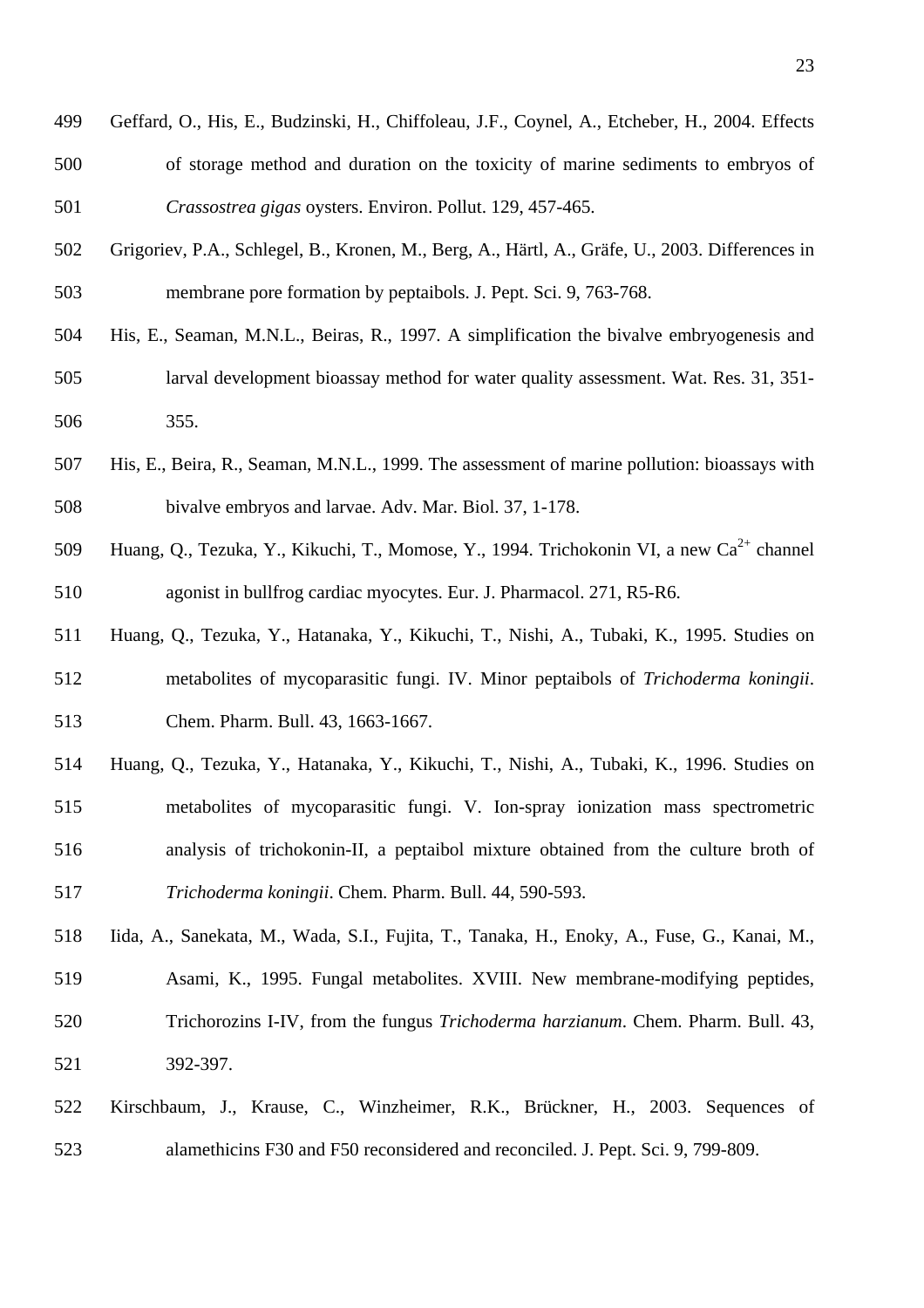- 524 Krause, C., Kirschbaum, J., Brückner, H., 2006. Peptaibiomics: An advanced, rapid and 525 selective analysis of peptaibiotics/peptaibols by SPE/LC-ES-MS. Amino Acids 30, 526 435-443.
- 527 Kropracheva, T., Raap, J., 2002. Ion transport across a phospholipid membrane mediated by 528 the peptide trichogin GA IV. Biochim. Biophys. Acta 1567, 193-203.
- 529 Landreau, A., Pouchus, Y.F., Biard, J.F., Sallenave-Namont, C., Robiou du Pont, T., Verbist,
- 530 J.F., 2002. Combined use of LC/MS and biological test during rapid identification of 531 marine mycotoxins produced by *Trichoderma koningii*. J. Microbiol. Meth. 48, 181- 532 194.
- 533 Leclerc, G., Rebuffat, S., Goulard, C., Bodo, B., 1998. Directed biosynthesis of peptaibol 534 antibiotics in two *Trichoderma* strains. I. Fermentation and isolation. J. Antibiot. 51, 535 170-177.
- 536 Leclerc, G., Goulard, C., Prigent, Y., Bodo, B., Wroblewski, H., Rebuffat, S., 2001. 537 Sequences and antimycoplamic properties of longibrachins LGB II and LGB III, two 538 novel 20-resiude peptaibols from *Trichoderma longibrachiatum*. J. Nat. Prod. 64, 164- 539 170.
- 540 Lucaciu, M., Rebuffat, S., Goulard, C., Duclohier, H., Molle, G., Bodo, B., 1997. Interaction 541 of the 14-residue peptaibols, harzianins HC, with lipid bilayers: permeability 542 modifications and conductance properties. Biochim. Biophys. Acta 1323, 85-96.
- 543 Martin, M., Osborn, K.E., Billig, P., Glickstein, N., 1981. Toxicities of ten metals to 544 *Crassostrea gigas* and *Mytilus edulis* embryos and *Cancer magister* larvae. Mar. 545 Pollut. Bull. 12, 305-308.
- 546 Matha, V., Jegorov, A., Kiess, M., Brückner, H., 1992. Morphological alterations 547 accompanying the effect of peptaibiotics, alpha-aminoisobutyric acid-rich secondary 548 metabolites of filamentous fungi, on *Culex pipiens* larvae. Tissue Cell 24, 559-564.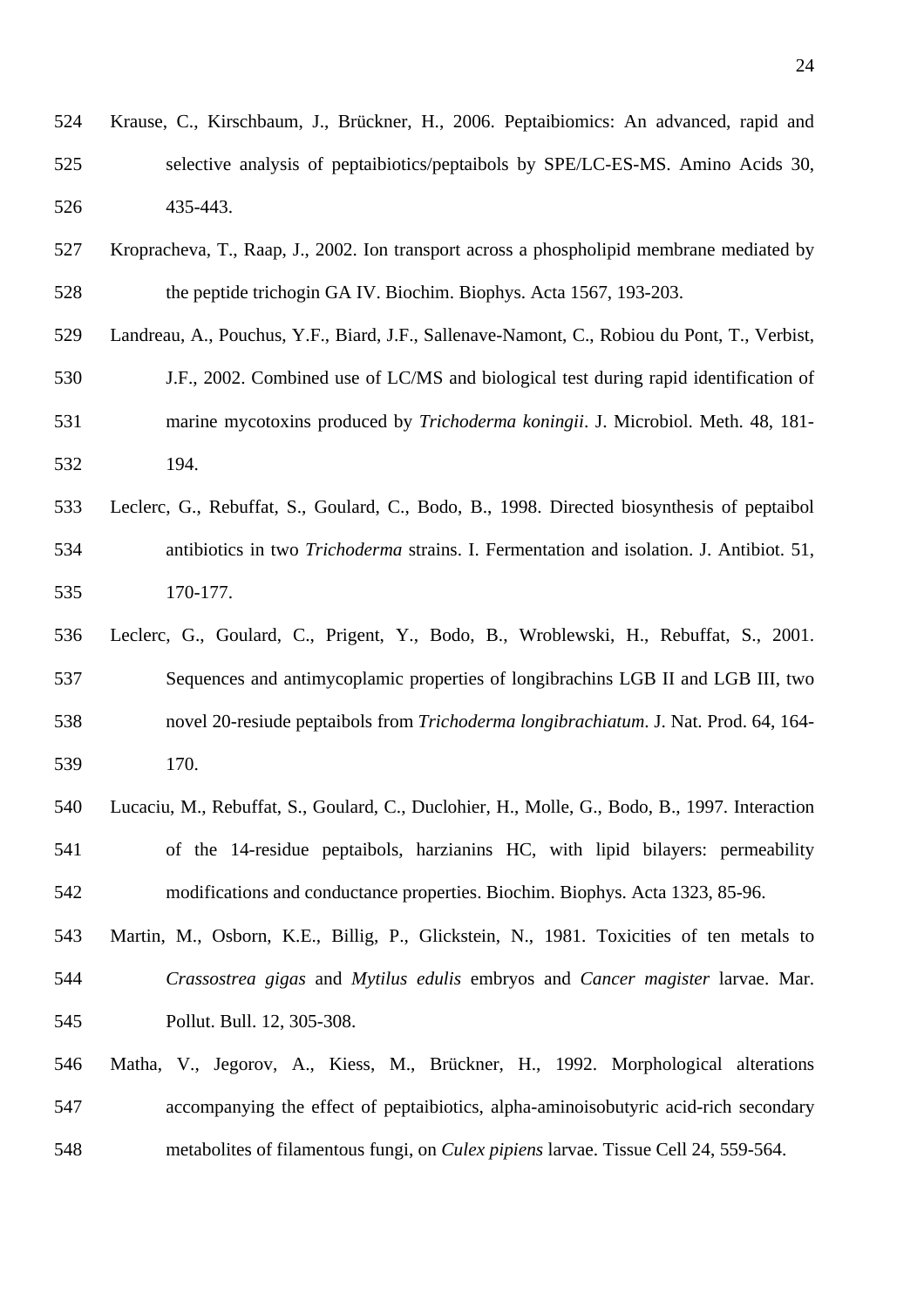549 Melzian, B.D., 1990. Toxicity assessment of dredged materials: acute and chronic toxicity as 550 determined by bioassays and bioaccumulation tests. In: Alzieu, C., Gallenne, B. 551 (Eds.), Proceedings of the International Seminar on Environmental Aspects of 552 Dredging Activities. Port autonome de Nantes Saint-Nazaire, Nantes, France, pp. 49- 553 64.

- 554 Mohamed-Benkada, M., Montagu, M., Biard, J.F., Mondeguer, F., Vérité, P., Dalgalarrondo, 555 M., Bissett, J., Pouchus, Y.F., 2006. New short peptaibols from a marine *Trichoderma* 556 strain. Rapid Commun. Mass Spectrom. 20, 1176-1180.
- 557 Nice, H.E., Thorndyke, M.C., Morritt, D., Steele, S., Crane, M., 2000. Development of 558 *Crassostrea gigas* Larvae is Affected by 4-nonylphenol. Mar. Pollut. Bull. 40, 491- 559 496.
- 560 Peltola, J., Ritieni, A., Mikkola, R., Grigoriev, P.A., Pocsfalvi, G., Andersson, M.A., 561 Salkinoja-Salonen, M.S., 2004. Biological effects of *Trichoderma harzianum* 562 peptaibols on mammalian cells. Appl. Environ. Microbiol. 70, 4996-5004.
- 563 Poirier, L., Amiard, J.C., Mondeguer, F., Quiniou, F., Ruiz, N., Pouchus, Y.F., Montagu, M., 564 2007a. Determination of peptaibol trace amounts in marine sediments by liquid 565 chromatography / electrospray ionization - ion trap - mass spectrometry. J. 566 Chromatogr. A in press.
- 567 Poirier, L., Montagu, M., Landreau, A., Mohammed-Benkada, M., Grovel, O., Sallenave-568 Namont, C., Biard, J., Amiard-Triquet, C., Amiard, J.C., Pouchus, Y.F., 2007b. 569 Peptaibols, stable markers of fungal development in the marine environment. Chem. 570 Biodivers. in press.
- 571 Quiniou, F., His, E., Delesmont, R., Caisey, X., 2005. Bio-indicateur de la toxicité potentielle 572 de milieux aqueux: bio-essai "développement embryo-larvaire de bivalve". In: Ifremer 573 (Ed.), Méthodes d'analyse en milieu marin, pp. 24.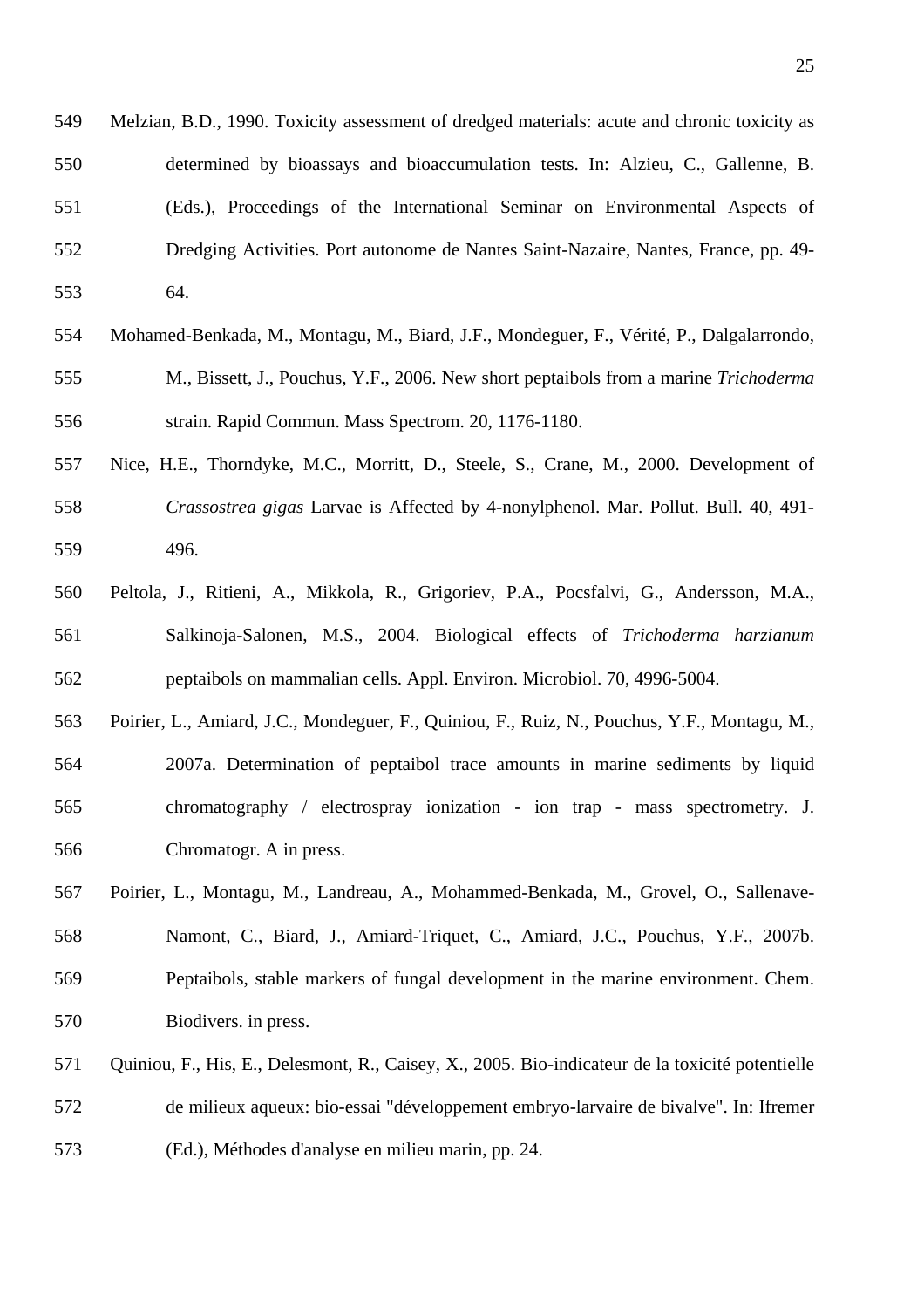- 574 Rebuffat, S., Hlimi, S., Prigent, Y., Goulard, C., Bodo, B., 1996. Isolation and structural 575 elucidation of the 11-residue peptaibol antibiotic, harzianin HK VI. J. Chem. Soc., 576 Perkin trans., I 16, 2021-2027.
- 577 Rebuffat, S., Goulard, C., Bodo, B., Roquebert, M.F., 1999. The peptaibol antibiotics from 578 *Trichoderma* soil fungi; structural diversity and membrane properties. Recent Res. 579 Devel. Org. Bioorg. Chem. 3, 65-91.
- 580 Rebuffat, S., Goulard, C., Hlimi, S., Bodo, B., 2000. Two unprecedented natural Aib-peptides 581 with the (Xaa-Yaa-Aib-Pro) motif and an unusual C-terminus: Structures, membrane-582 modifying and antibacterial properties of pseudokonins KL III and KL VI from the 583 fungus *Trichoderma pseudokoningii*. J. Pept. Sci. 6, 519-533.
- 584 Sallenave-Namont, C., Pouchus, Y.F., Bardouil, M., Lassus, P., Roquebert, M.F., Verbist,
- 585 J.F., 1999. Bioaccumulation of mycotoxins by shellfish: Contamination of mussels by 586 metabolites of a *Trichoderma koningii* strain isolated in the marine environment. 587 Toxicon 37, 77-83.
- 588 Sansom, M., 1993. Structure and function of channel-forming peptaibols. Q. Rev. Biophys. 589 26, 365-421.
- 590 Szekeres, A., Leitgeb, B., Kredics, L., Antal, Z., Hatvani, L., Manczinger, L., Vagvölgyi, C., 591 2005. Peptaibols and related peptaibiotics of *Trichoderma*: A review. Acta Microbiol. 592 Immunol. 52, 137-168.
- 593 Vindimian, E., Robaut, C., Fillion, G., 1983. A method for cooperative and non cooperative 594 binding studies using non linear regression analysis on a microcomputer. J. App. 595 Biochem. 5, 261-268.
- 596 Wada, S.I., Iida, A., Akimoto, N., Kanai, M., Toyama, N., Fujita, T., 1995. Fungal 597 metabolites. XIX. Structural elucidation of channel-forming peptides, Trichorovins - I-598 XIV, from the fungus *Trichoderma viridae*. Chem. Pharm. Bull. 43, 910-915.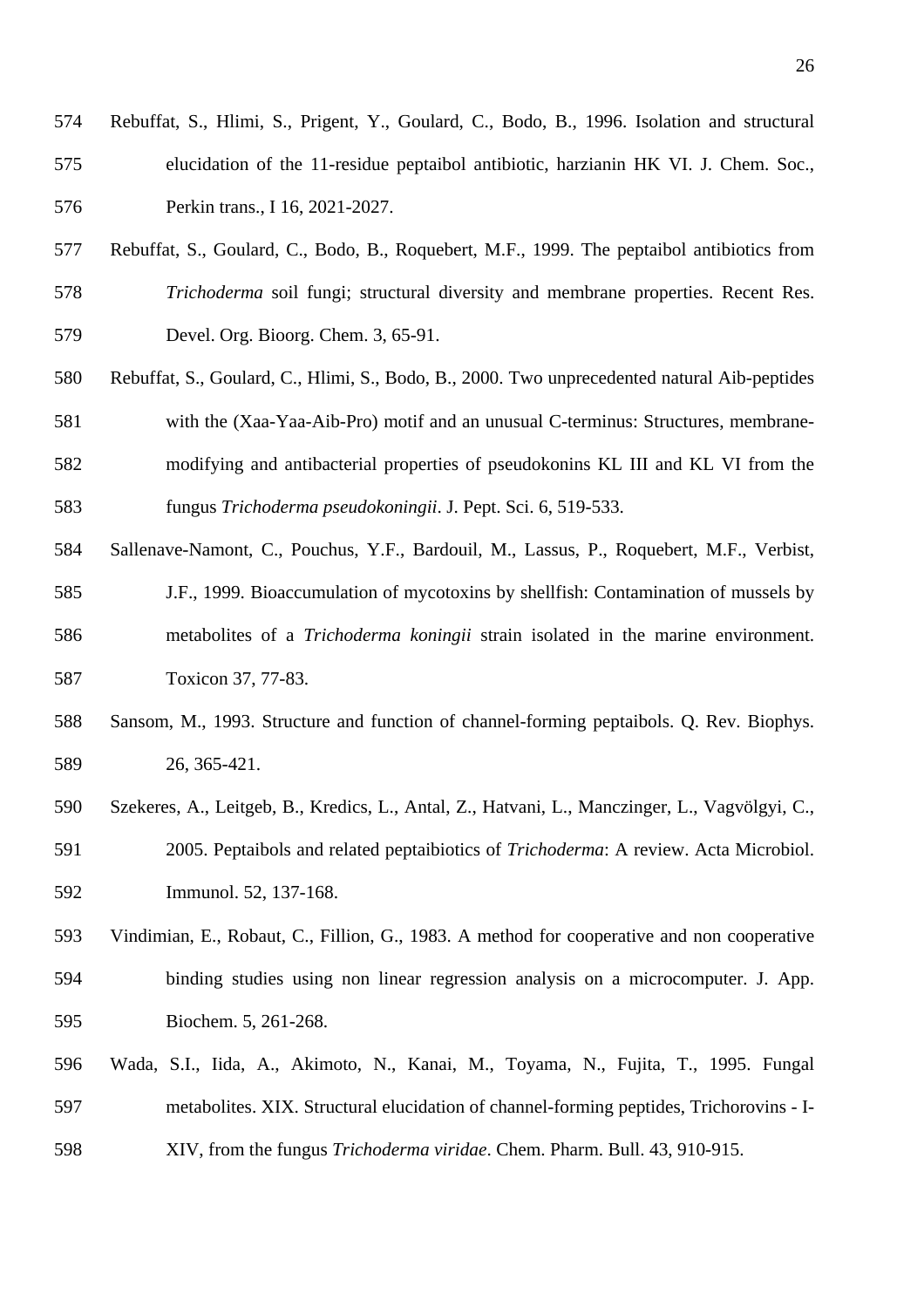| 599 | Whitmore, L., Wallace, B.A., 2004a. Analysis of peptaibol sequence composition:                |
|-----|------------------------------------------------------------------------------------------------|
| 600 | Implications for <i>in vivo</i> synthesis and channel formation. Eur. Biophys. J. 33, 233-237. |
| 601 | Whitmore, L., Wallace, B.A., 2004b. The Peptaibol Database: A database for sequences and       |
| 602 | structures of naturally occurring peptaibols. Nucleic Acids Res. 32, 593-594.                  |
| 603 | Xiao-Yan, S., Qing-Tao, S., Shu-Tao, X., Xiu-Lan, C., Cai-Yun, S., Yu-Zhong, Z., 2006.         |
| 604 | Broad-spectrum antimicrobial activity and high stability of Trichokonins from                  |
| 605 | Trichoderma koningii SMF2 against plant pathogens. FEMS Microbiol. Lett. 260,                  |
| 606 | $119 - 125.$                                                                                   |
| 607 |                                                                                                |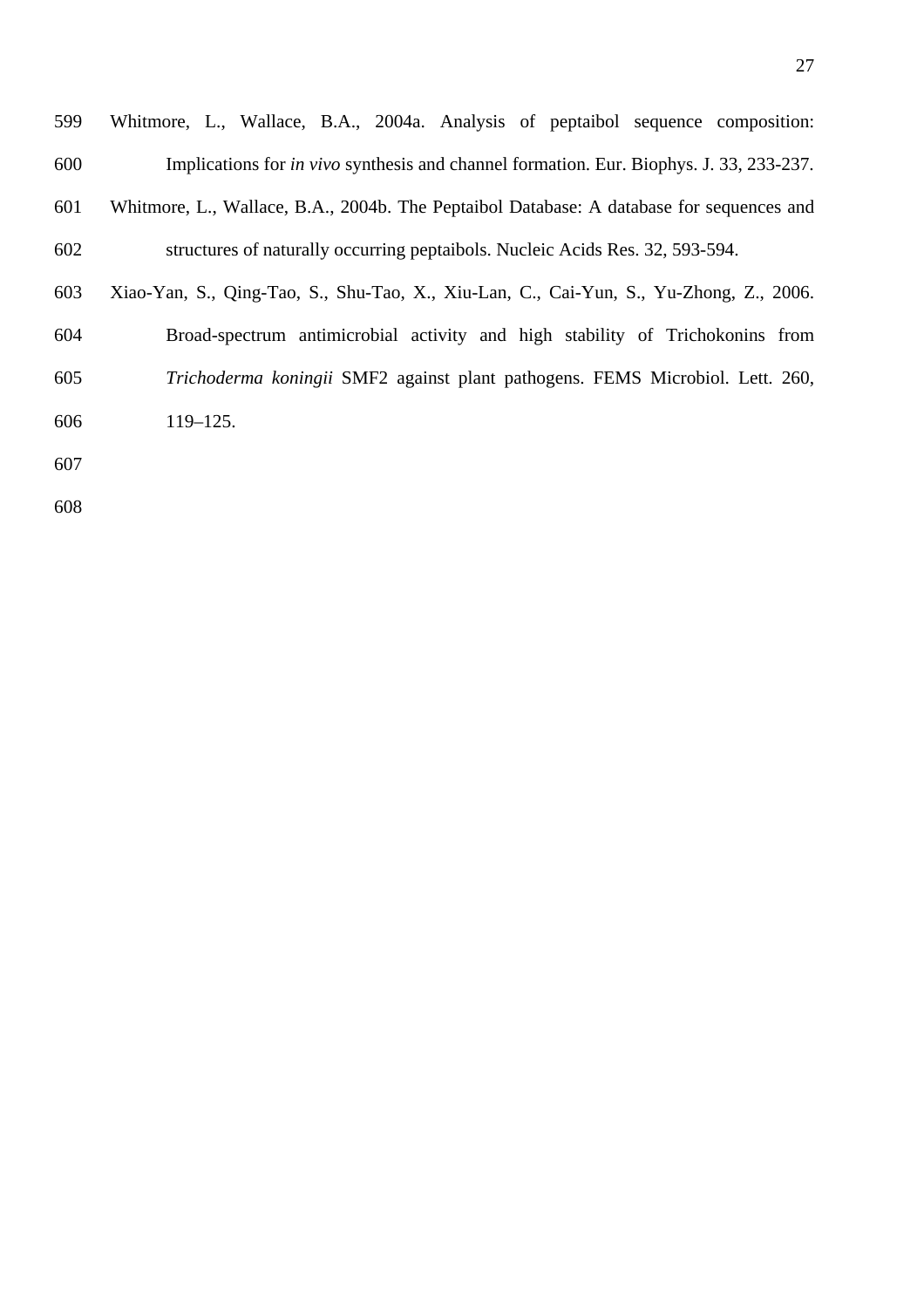| 609        | <b>Figure Captions</b>                                                                                                                     |
|------------|--------------------------------------------------------------------------------------------------------------------------------------------|
| 610        |                                                                                                                                            |
| 611        | <b>Figure 1:</b> MS spectra of the two main peptaibol fractions isolated from $\overline{T}$ . longibrachiatum                             |
| 612        | marine strain. A : $[M+Na]^+$ ions of short-sequence peptaibol mixture (respectively: $t_R = 8.2$ ,                                        |
| 613        | 9.5, 11.2 and 12 min); B-D: doubly charged $[M+2Na]^{2+}$ ions of long-sequence peptaibol                                                  |
| 614        | mixture observed at respectively $tR$ of 5.1, 8.8 and 9.8 min.                                                                             |
| 615        |                                                                                                                                            |
| 616        |                                                                                                                                            |
| 617        | Figure 2: Normally developed D-shaped larva (A) and D-shaped larva with a protruding                                                       |
| 618        | mantle associated to an irregular shell margin (B). Scale bars: $10 \mu m$ .                                                               |
| 619        |                                                                                                                                            |
| 620        |                                                                                                                                            |
| 621        | Figure 3: Peptaibol concentration effects on percentages of abnormal <i>Crassostrea gigas</i>                                              |
| 622        | development ( $\pm$ SD). Alamethicin ( $\leftarrow \bullet \leftarrow$ ), long-sequence peptaibol mixture (--- $\blacksquare$ ---), short- |
| 623        | sequence peptaibol mixture ( ▲ ).                                                                                                          |
| 624        |                                                                                                                                            |
| 625        |                                                                                                                                            |
| 626        | Figure 4: Effect of the sediment treatments on percentages of abnormal Crassostrea gigas                                                   |
| 627        | development ( $\pm$ SD): organic extract (--0--) (r = 0.97, n = 4), elutriate (- $\bullet$ -) (r = 0.98, n =                               |
| 628        | $5)$ .                                                                                                                                     |
| 629        |                                                                                                                                            |
| 630        |                                                                                                                                            |
| 631        |                                                                                                                                            |
| 632<br>633 |                                                                                                                                            |
| 634        |                                                                                                                                            |
| 635        |                                                                                                                                            |
|            |                                                                                                                                            |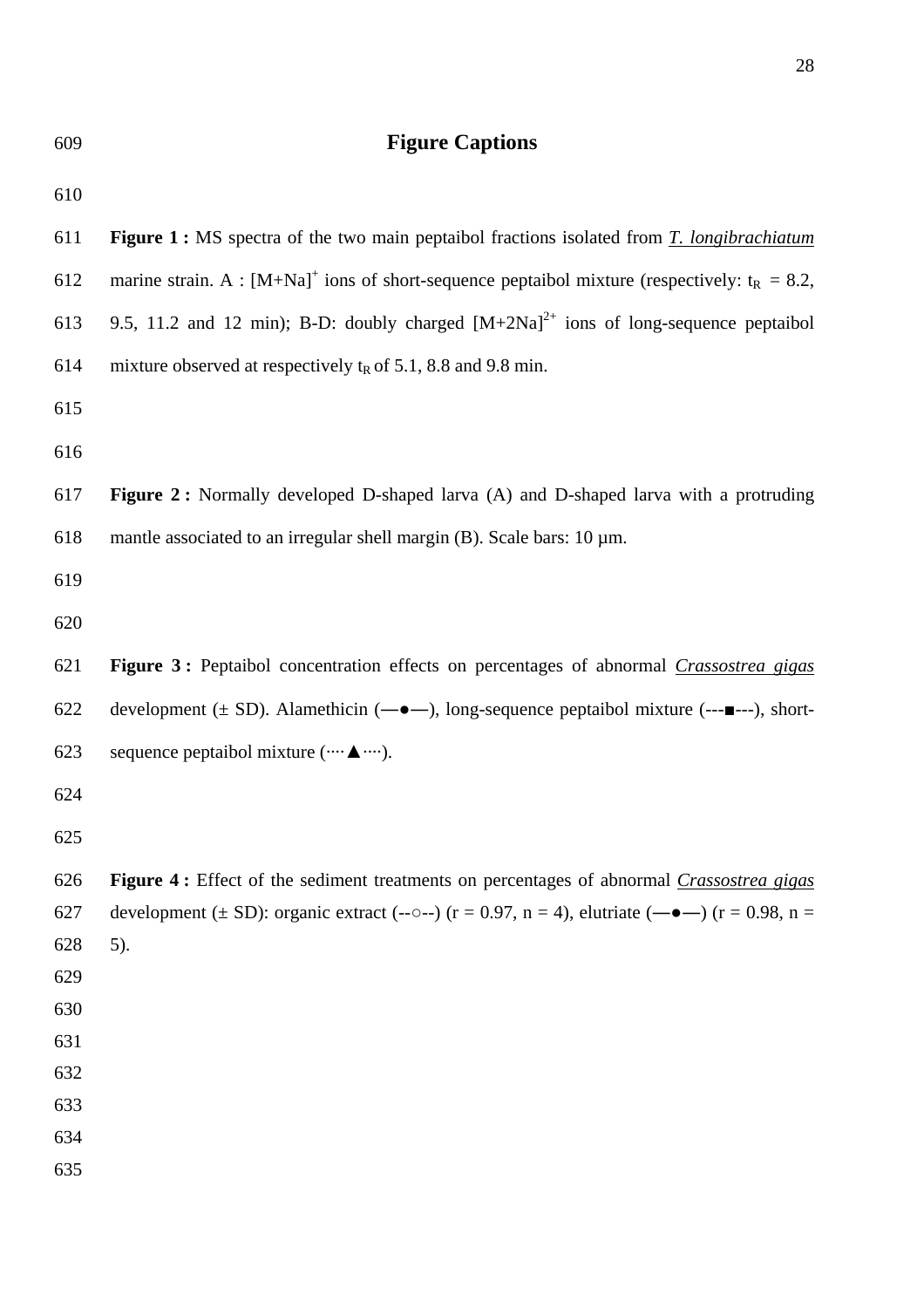



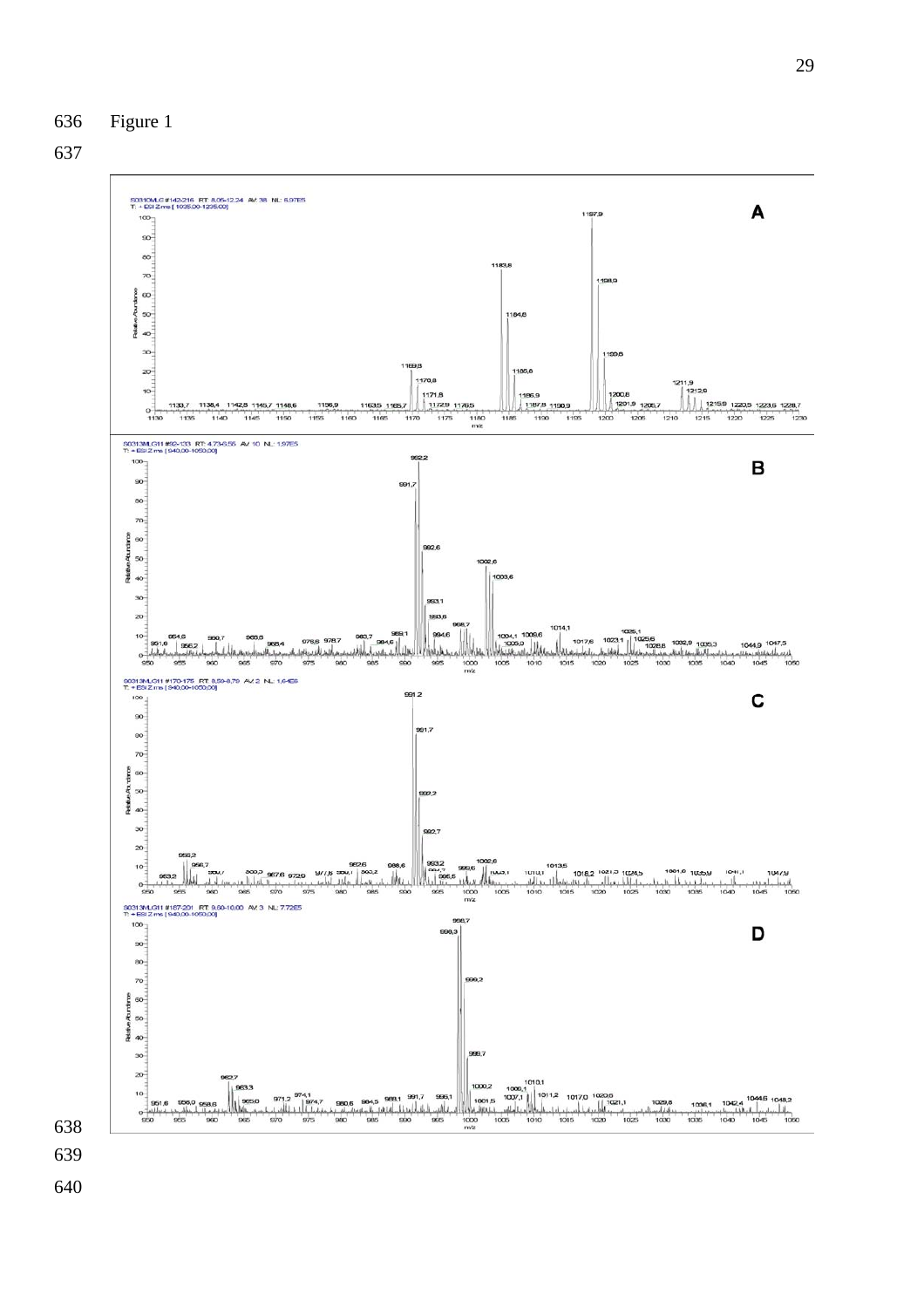641 Figure 2



- 
- 
- 
- 
- 
- 
- 
- 
- 
- 
- 
- 
- 
- 
- 
- 
- 
- 
- 
-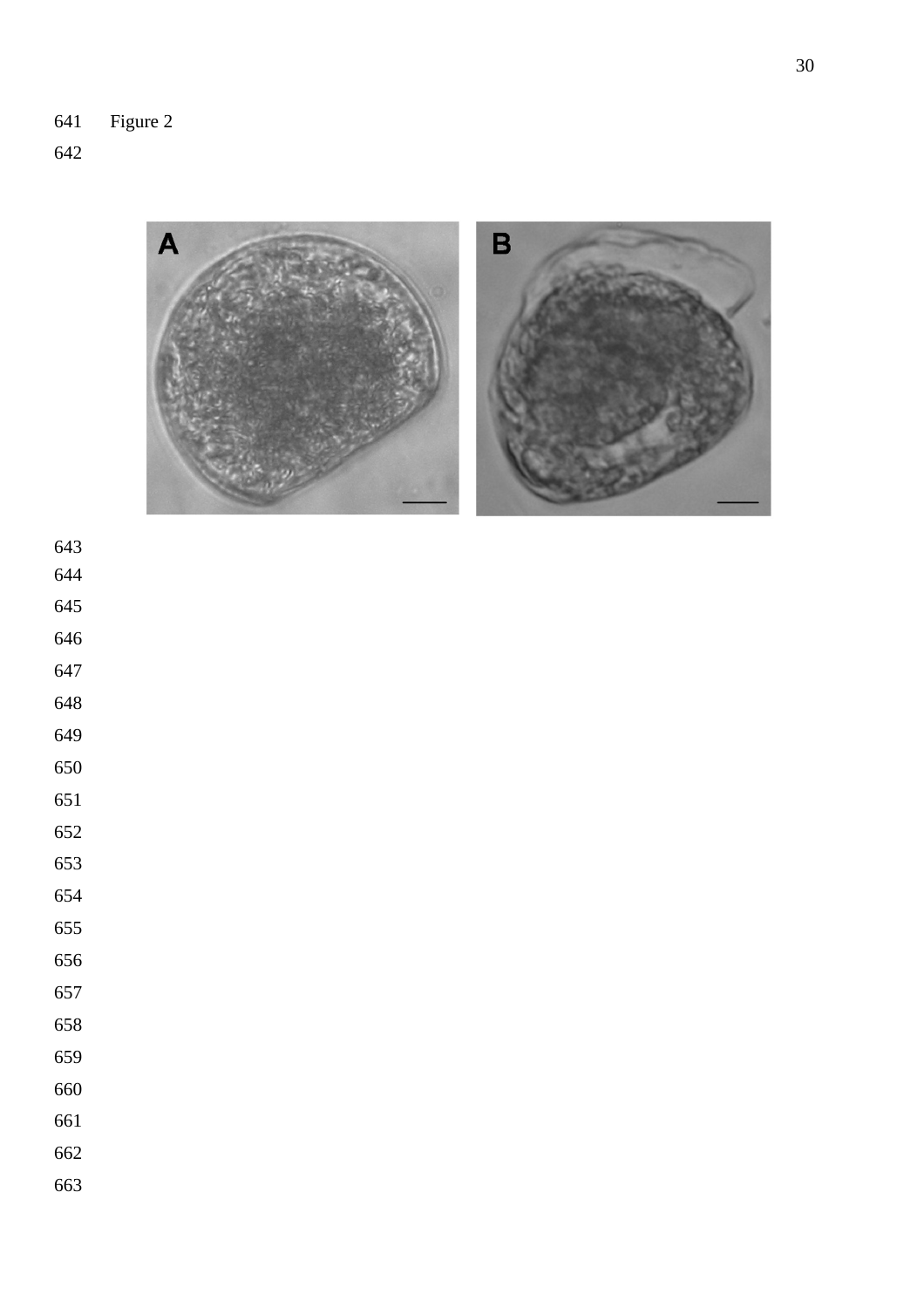

- 
- 
- 
- 
- 
- 
- 
- 
- 
- 
- 
- 
- 
- 
- 
- 
-